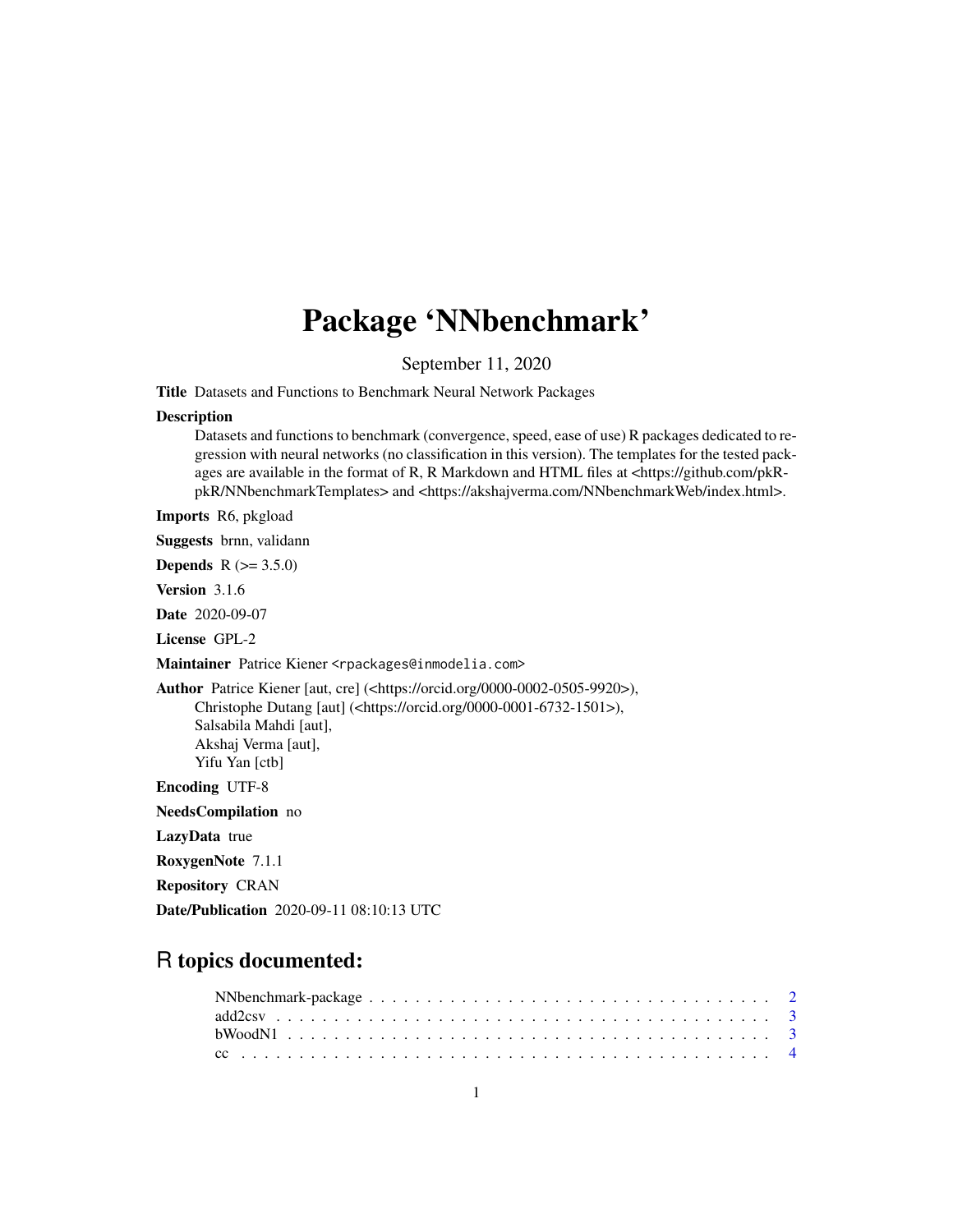<span id="page-1-0"></span>

|       |                                                                                                            | -5              |
|-------|------------------------------------------------------------------------------------------------------------|-----------------|
|       |                                                                                                            | 5               |
|       |                                                                                                            | 6               |
|       | ht                                                                                                         | $\overline{7}$  |
|       |                                                                                                            | 8               |
|       |                                                                                                            | 9               |
|       |                                                                                                            | 9               |
|       |                                                                                                            | 10              |
|       | $NNbigdatasets \ldots \ldots \ldots \ldots \ldots \ldots \ldots \ldots \ldots \ldots \ldots \ldots \ldots$ | $\overline{10}$ |
|       |                                                                                                            | -11             |
|       |                                                                                                            |                 |
|       |                                                                                                            |                 |
|       |                                                                                                            | $-13$           |
|       |                                                                                                            |                 |
|       |                                                                                                            | -17             |
|       |                                                                                                            | - 19            |
|       |                                                                                                            | 23              |
|       |                                                                                                            | 24              |
|       |                                                                                                            | 24              |
|       |                                                                                                            | 25              |
|       |                                                                                                            | 25              |
|       |                                                                                                            | -26             |
|       |                                                                                                            | -26             |
|       |                                                                                                            | 27              |
|       |                                                                                                            |                 |
| Index |                                                                                                            | 28              |

NNbenchmark-package *Package NNbenchmark*

# Description

Datasets and functions to benchmark (convergence, speed, ease of use) R packages dedicated to regression with neural networks (no classification in this version). The templates for the tested packages are available at <https://github.com/pkR-pkR/NNbenchmarkTemplates> and <https://akshajverma.com/NNbenchmarkV

# Examples

```
ds <- grep("^[m,u]", ls("package:NNbenchmark"), value = TRUE); ds
t(sapply(ds, function(x) dim(get(x))))
NNdataSummary(NNdatasets)
plot(uGauss2)
pairs(mIshigami)
ht(NNdatasets, n = 2, l = 6)
```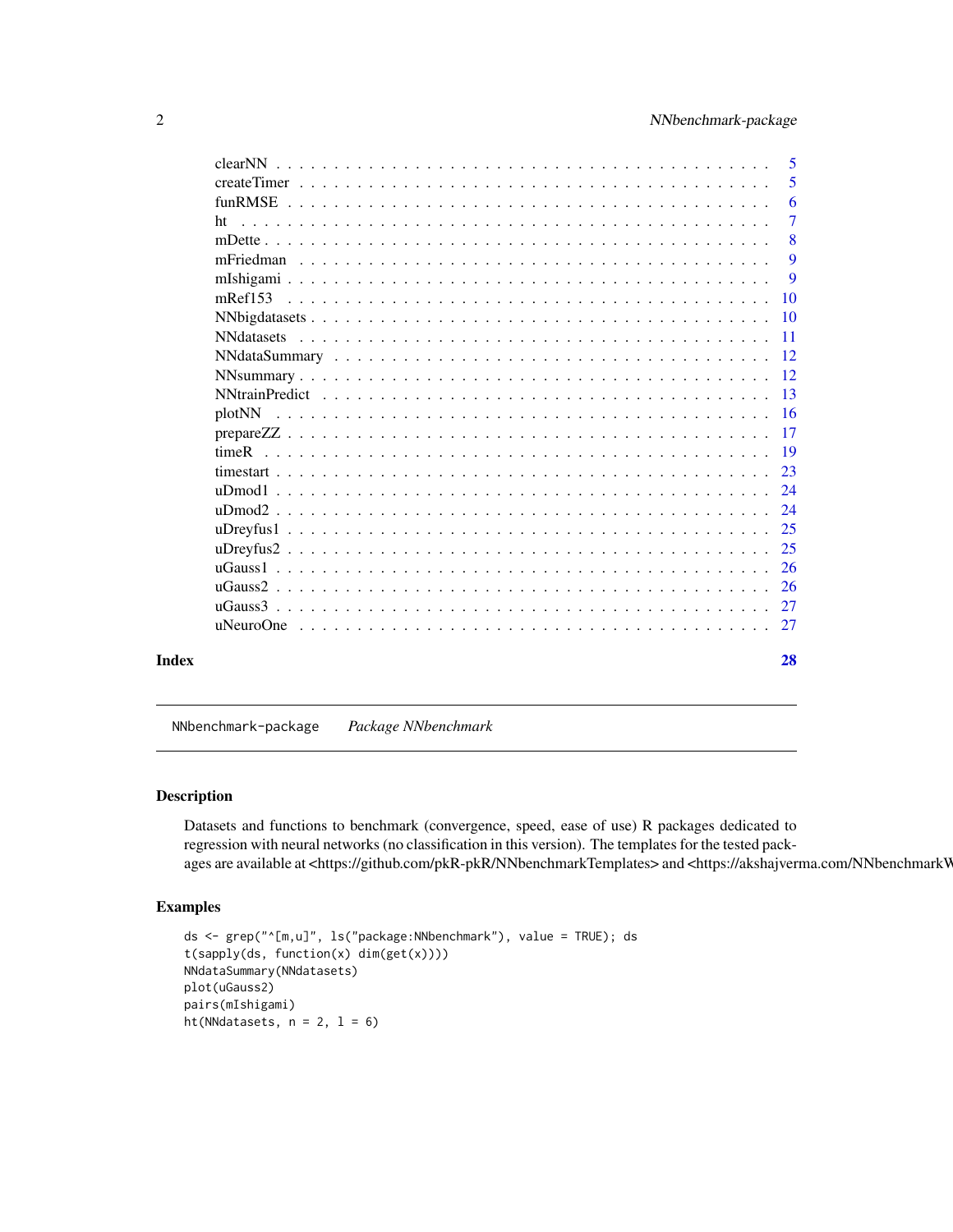<span id="page-2-0"></span>

Create or append a data.frame to a csv file. Column names are added at creation and ignored at the append steps.

# Usage

 $add2csv(x, file = "results.csv", dir = ".")$ 

#### Arguments

|      | a data.frame or a matrix.                                                                             |
|------|-------------------------------------------------------------------------------------------------------|
| file | character. The filename.                                                                              |
| dir  | character. The directory in which the file is written. Default value "." is the<br>current directory. |

### Value

Nothing in the console. A csv file on the disk.

#### Examples

```
results_csv <- tempfile("results", fileext = ".csv")
x \le - data.frame(a = 1:3, b = 4:6)
add2csv(x, file = results_csv)
add2csv(x*10, file = results_csv)
add2csv(x*100, file = results_csv)
read.csv(file = results_csv)
```

| bWoodN1 |  |
|---------|--|
|---------|--|

bWoodN1 *Dataset bWoodN1*

# Description

A multivariate dataset  $(x1, x2, x3, x4, x5, x6, y)$  of class data.frame and dim 20000 x 7 to be fitted by a neural network with 5 hidden neurons (41 parameters).

#### References

Inspired by page 29 of Wood, S. N. (2011). Fast stable restricted maximum likelihood and marginal likelihood estimation of semiparametric generalized linear models. Journal of the Royal Statistical Society: Series B (Statistical Methodology), 73(1), 3-36. [https://people.bath.ac.uk/man54/](https://people.bath.ac.uk/man54/SAMBa/ITTs/ITT2/EDF/REMLWood2009.pdf) [SAMBa/ITTs/ITT2/EDF/REMLWood2009.pdf](https://people.bath.ac.uk/man54/SAMBa/ITTs/ITT2/EDF/REMLWood2009.pdf)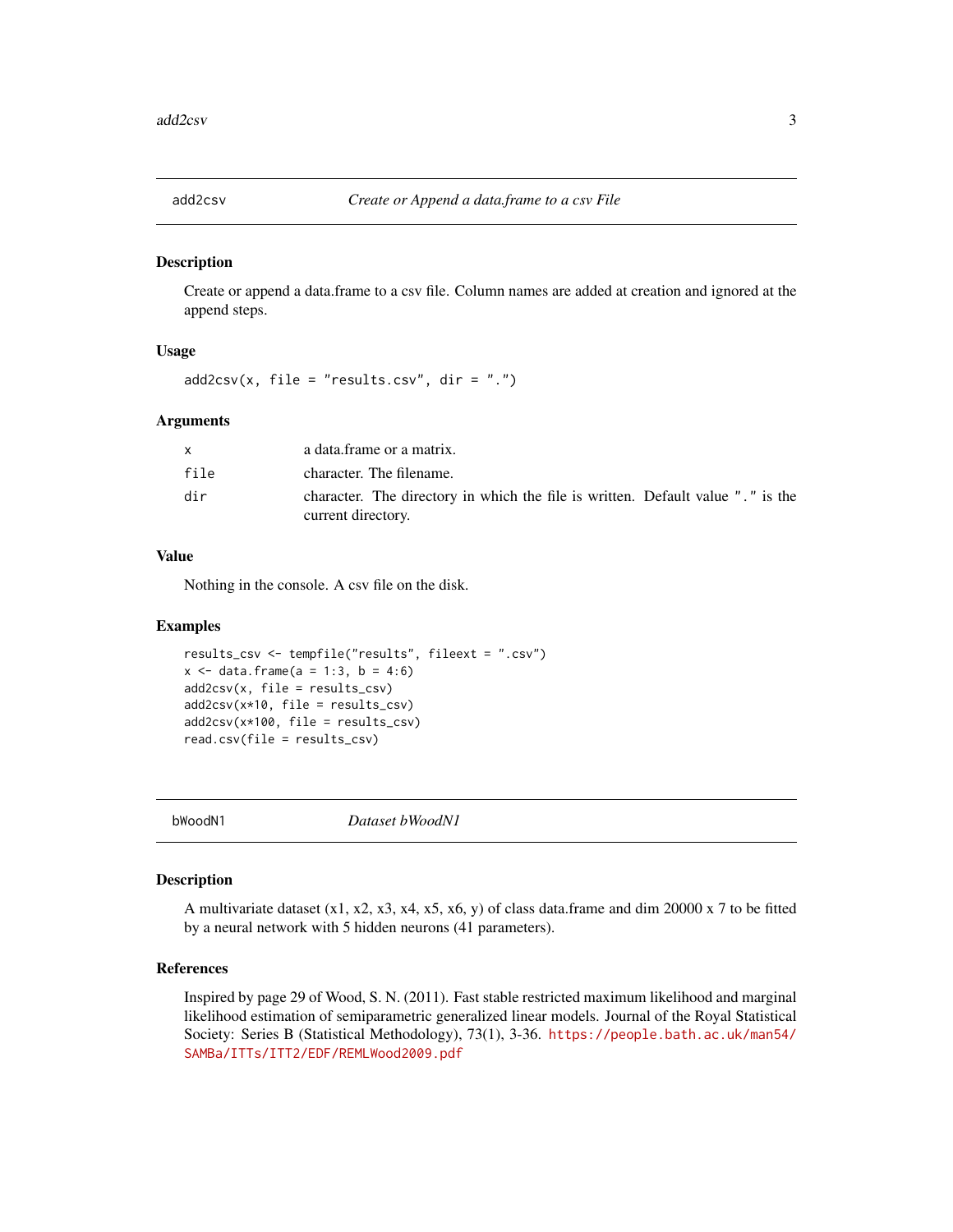#### <span id="page-3-0"></span>Examples

ht(bWoodN1)

# cc *Concatenates List and Vectors into a List*

#### Description

An intermediate function between c() and list(). Combine all terms in one single list. The result can be used by do.call().

#### Usage

 $cc(char, \ldots)$ 

#### Arguments

| char     | a vector of named objects, except a list.              |
|----------|--------------------------------------------------------|
| $\cdots$ | basic R objects: character, vectors, list, data.frame. |

# Value

A list with the objects concatenated.

#### Examples

```
lst <- list(yaxt = "s", side = 2, col = 1:3) ; lst
dfr <- data.frame(x = 5:9, y = 10:14); dfr
```

```
## With c(), the list is returned at its given position
c(lst, at = 7, labels = c("0", "0.5", "1"), dfr = dfr)
c(at = 7, labels = c("0", "0.5", "1"), lst, dfr = dfr)
```

```
## With cc(), the unnamed list is always returned in first position
cc(lst, at = 7, labels = c("0", "0.5", "1"), dfr = dfr)
cc(at = 7, dfr = dfr, labels = c("0", "0.5", "1"), Ist)
```

```
## Some similarities and differences between c() and cc()
c( 1:5, y = 2:6, col = 2, 1wd = 2)
cc(1:5, y = 2:6, col = 2, lwd = 2)
```

```
c(x = 1:5, y = 2:6, col = 2, lwd = 2)cc(x = 1:5, y = 2:6, col = 2, lwd = 2)
```
## Regular function and do.call()  $plot(x = 1:5, y = 2:6, col = 2, lwd = 2)$ do.call(  $plot$ ,  $cc(x = 1:5, y = 2:6, col = 3, lwd = 3, cex = 3))$ do.call("plot",  $cc(x = 1:5, y = 2:6, col = 4, lwd = 4, cex = 4)$ )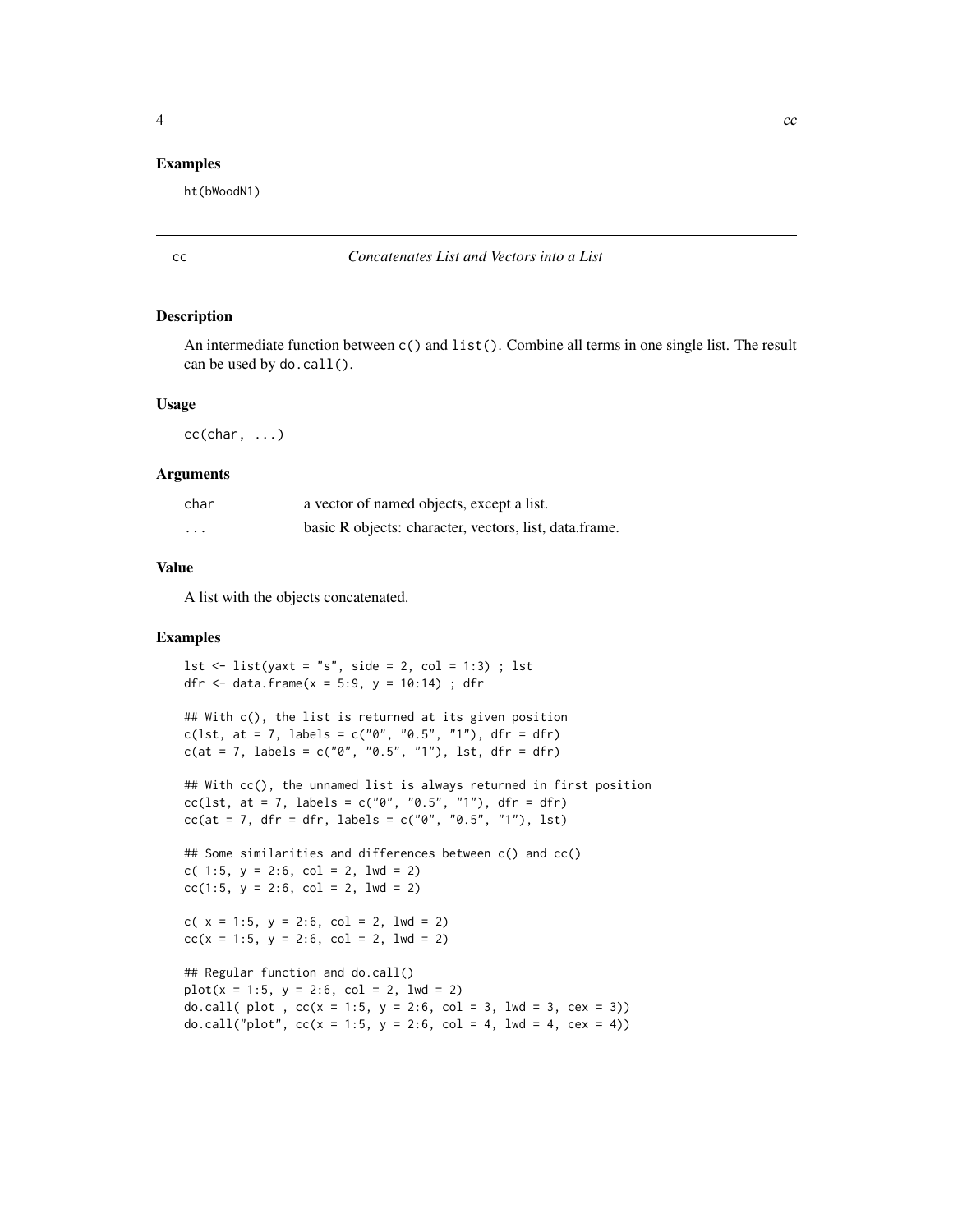<span id="page-4-0"></span>

clearNN detachs ZZ and the packages loaded for the evaluation. detachNN detachs ZZ.

# Usage

clearNN(donotremove, donotdetach = NULL)

detachNN()

#### Arguments

| donotremove | a vector of characters representing objects in 1s().                                                                                                                                                                                                                                                                                                                                                                                                                                                                         |
|-------------|------------------------------------------------------------------------------------------------------------------------------------------------------------------------------------------------------------------------------------------------------------------------------------------------------------------------------------------------------------------------------------------------------------------------------------------------------------------------------------------------------------------------------|
| donotdetach | a vector of packages and environments that are not detached. donotdetach =<br>NULL protects the packages and environments ".GlobalEnv", "package: kableExtra",<br>"package:dplyr","package:stringr","package:NNbenchmark","package:rmarkdown",<br>"package:knitr","package:captioner","package:pkgload","package:R6",<br>"tools:rstudio","package:RWsearch","package:pacman","package:stats",<br>"package:graphics","package:grDevices","package:utils","package:datasets",<br>"package:methods","Autoloads","package:base". |

createTimer *Create a timer object. Get the data frame of a timer object*

# <span id="page-4-1"></span>Description

This is a modified version of the timeR package for an internal use. Full credit is to Yifu Yan, the author of the timeR package.

createTimer creates a timer object.

getTimer returns a data frame with all records saved by the timer object. Columns in the data.frame are: event, start, end, duration, RMSE, MAE, stars, params, comment.

#### Usage

```
createTimer(verbose = TRUE)
```
getTimer(object)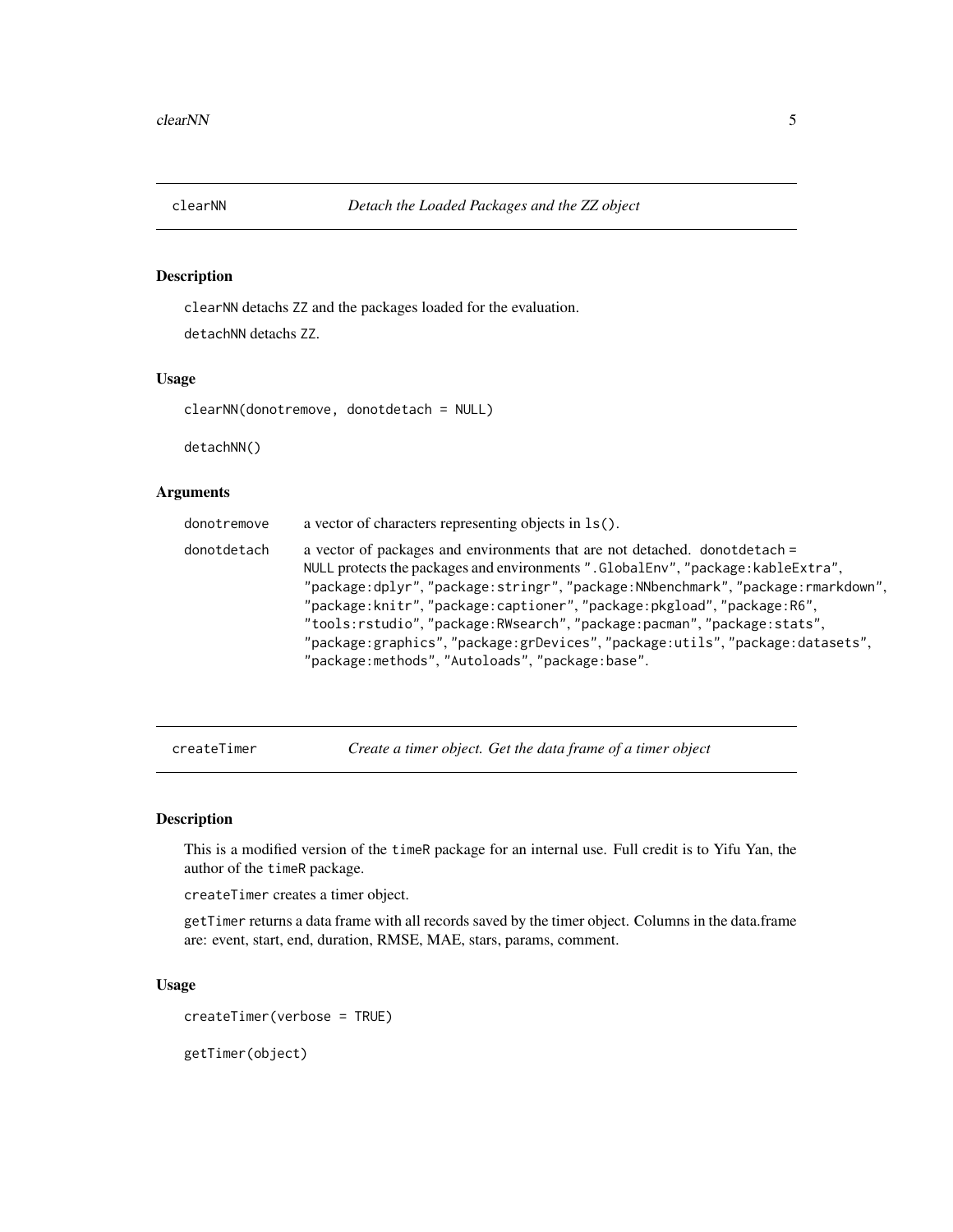<span id="page-5-0"></span>**6** funRMSE

#### Arguments

| verbose | A parameter to control whether to print messages while using methods. Default<br>to TRUE. |
|---------|-------------------------------------------------------------------------------------------|
| object  | The name for timer object.                                                                |

#### Value

An (invisible) object of R6 class for createTimer. A data.frame for getTimer.

#### Examples

```
## Create a timer object. Record events. Get all records.
timeTT <- createTimer(FALSE) # print is disabled
timeTT <- createTimer() # print is enabled
timeTT$start("event1")
Sys.sleep(1)
timeTT$stop("event1", RMSE = 1, MAE = 1.3, stars = "*",
            params = "maxiter=100, lr=0.01", comment = "OK for 1",
            printmsg = TRUE)
timeTT$start("event2")
Sys.sleep(2)
timeTT$stop("event2", RMSE = 2, MAE = 2.6, stars = "**",
            params = "maxiter=1000, lr=0.001", comment = "OK for 2",
            printmsg = FALSE)
getTimer(timeTT)
```
<span id="page-5-1"></span>funRMSE *Calculate the RMSE, MSE, MAE, and WAE Rounded to 4 digits*

# Description

Calculate the Root Mean Squared Error (RMSE), the Mean Squared Error (MSE), the Mean Absoluter Error (MAE), and the Worst Absolute Error (WAE). The result is rounded to 4 digits by default. Apply na.rm = TRUE

#### Usage

funRMSE(y\_pred,  $y0$ , dgts = 4) funMSE(y\_pred,  $y0$ , dgts = 4) funMAE(y\_pred,  $y0$ , dgts = 4) funWAE(y\_pred,  $y0$ , dgts = 4)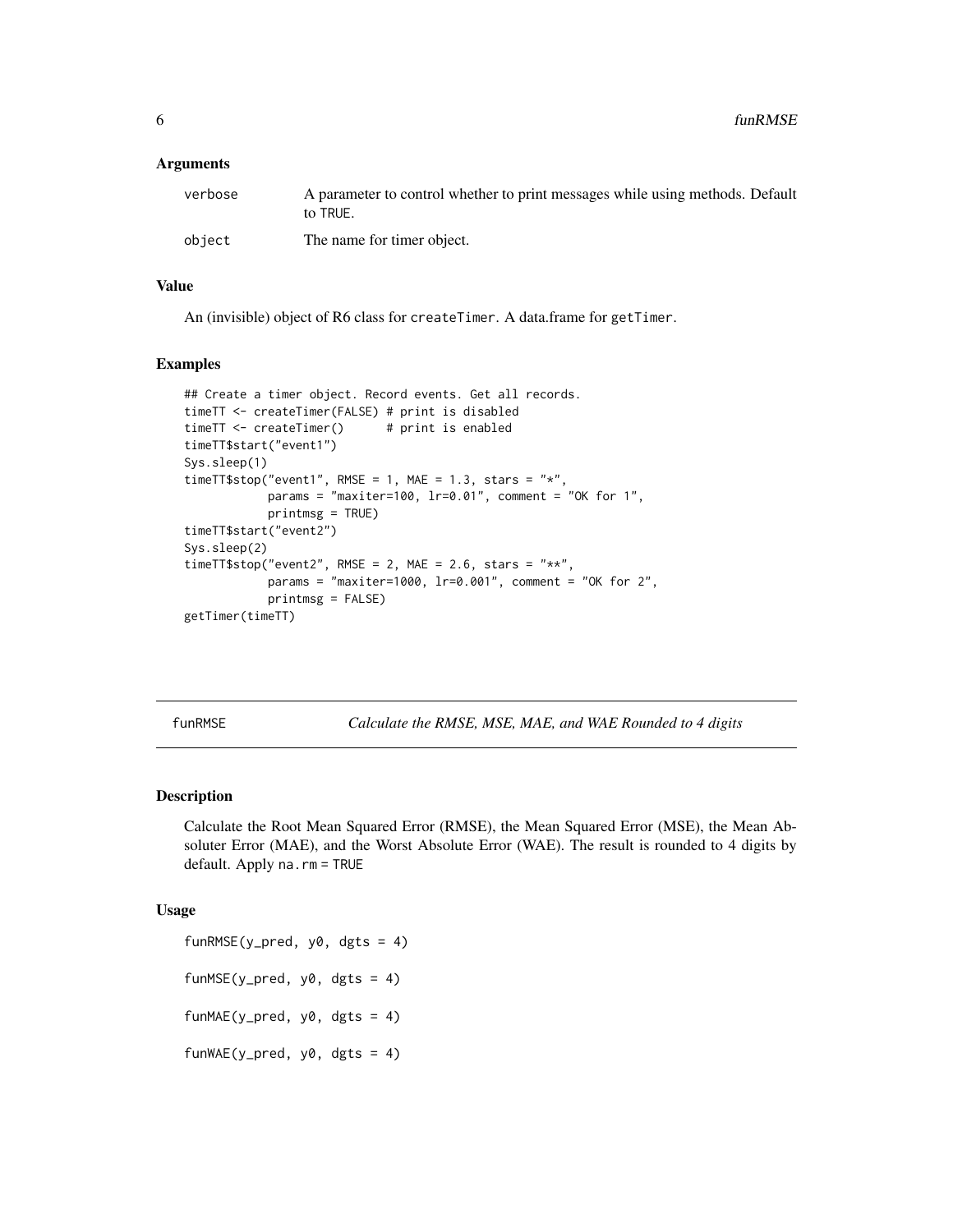#### <span id="page-6-0"></span>Arguments

| y_pred | numeric vector of the predicted values        |
|--------|-----------------------------------------------|
| v0     | numeric vector of the observed values         |
| dgts   | integer value for how many digits to round to |

# Value

A numeric value, either the RMSE, MSE, MAE, or WAE.

#### Examples

```
y0 < -1:19y_pred <- y0 + rnorm(length(y0), sd = 0.3)
funRMSE(y_pred, y0)
funMSE( y_pred, y0)
funMAE( y_pred, y0)
funWAE( y_pred, y0)
```
ht *Concatenates head() and tail() in vector, list, matrix, data.frame, array*

#### Description

Concatenates head(n) and  $tail(n)$  rows and subset with m columns. Works also with array, list and matrix in data.frame. Keeps the data.table format (and add a timezone by default). See the matsindf package for matrix(ces) in tibble.

#### Usage

```
ht(x, n = 3, m = 4, p = 2, 1 = 2, names = TRUE, LTT = c("x", "L","N", "M", "P", "Q", "R", "S", "T"))
```
ht9(x, n = 3, m = 9999, p = 2, 1 = 2, names = TRUE, LTT =  $c("x",$ "L", "N", "M", "P", "Q", "R", "S", "T"))

#### Arguments

| x     | vector, matrix, data.frame, array or list.                          |
|-------|---------------------------------------------------------------------|
| n     | integer. Cut in the first dimension.                                |
| m     | integer. Cut in the second dimension.                               |
| p     | integer. Cut in the third and the next dimensions.                  |
| 1     | integer. Cut for a list and for data. frame with matrix inside.     |
| names | logical. Provide names and numbers for undefined dimnames.          |
| LTT   | character. The letter used in each dimension (vector, list, array). |
|       |                                                                     |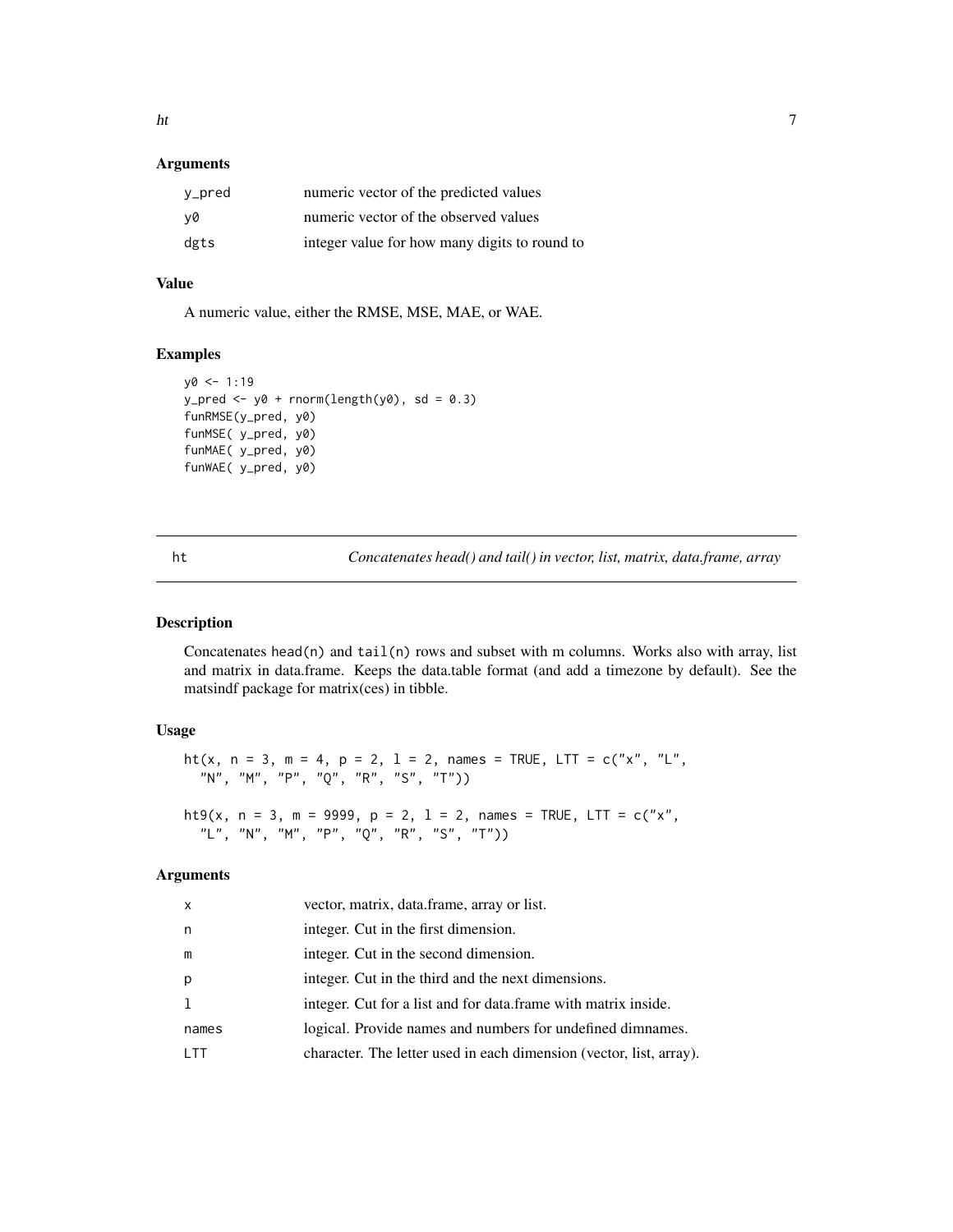<span id="page-7-0"></span>8 mDette

#### Value

An object of the same class than x but much shorter.

#### Examples

```
### Vector, data.frame, array
ht(1:100, names = FALSE)ht(1:100, LTT = "z")
ht9(mtcars); dim(mtcars)
arr4 \leftarrow array(1:1680, c(8,7,6,5))ht(arr4, n=1, p=1, names = FALSE)ht(arr4, n=1, p=1, names = TRUE, LTT = c("x","L","X","Y","Z","T"))
### List of matrices
lstmat <- rep(list(matrix(1:100, 10)), 8)
for (i in seq_along(lstmat)) lstmat[[i]] <- lstmat[[i]] *i
lstmat
ht(lstmat, n = 2, m = 2, l = 2, names = FALSE)
ht(lstmat, n = 2, m = 3, l = 1, names = TRUE)
ht(1stmat, n = 2, m = 3, 1 = 1, LTT = c("x", "L", "X", "Y", "Z"))### Data.frame with matrices inside.
### See For instance data("gasoline", package = "pls")
## Colnames on matrix B but not on matrix C. Protected data.frame.
B <- matrix(101:160, 10); colnames(B) <- paste0(1:6, "b"); B
C <- matrix(101:160, 10); Cdfrmat <- data.frame(A = 1:10, B = I(B), C = I(C), D = 11:20); dfrmat
colnames(dfrmat)
## Matrix columns are controlled by m.
## Unnamed C matrix columns have old values but new names. Be aware!
ht(dfrmat, n = 2, m = 1, l = 2, names = FALSE) # Original C.6 is now C.2
ht(dfrmat, n = 2, m = 1, l = 2, names = TRUE) # Names keep original ranks
## Data.frame columns are controlled by l.
ht(dfrmat, n = 3, m = 2, l = 1, names = TRUE)
```
mDette *Dataset mDette*

#### Description

A multivariate dataset  $(x1, x2, x3, y)$  of class matrix and dim 500 x 4 to be fitted by a neural network with 5 hidden neurons (26 parameters).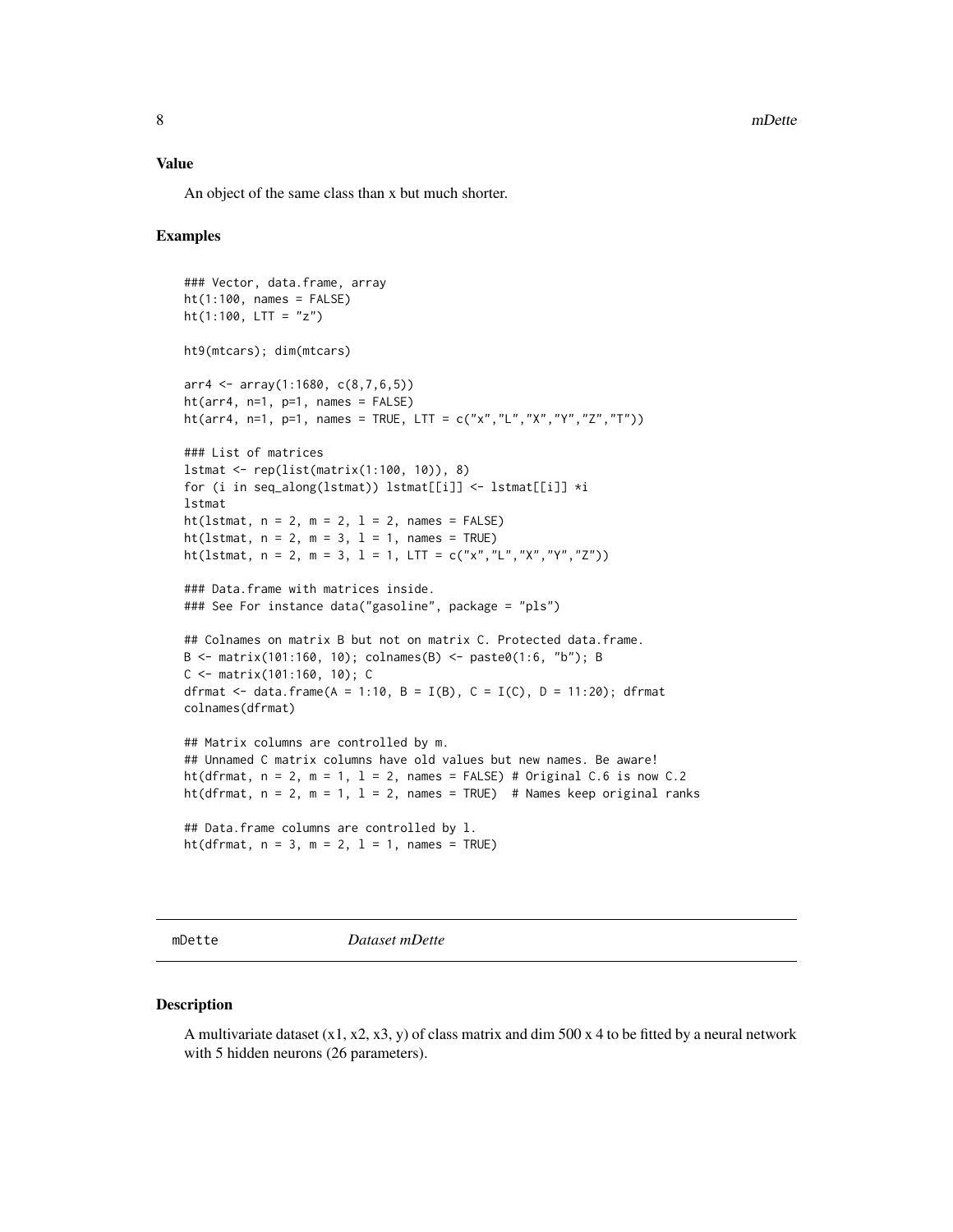#### <span id="page-8-0"></span>mFriedman 9

#### References

Dette, H., & Pepelyshev, A. (2010). Generalized Latin hypercube design for computer experiments. Technometrics, 52(4).

See also <http://www.sfu.ca/~ssurjano/detpep10curv.html>

#### Examples

ht(mDette) pairs(mDette)

mFriedman *Dataset mFriedman*

#### Description

A multivariate dataset  $(x1, x2, x3, x4, x5, y)$  of class matrix and dim 500 x 6 to be fitted by a neural network with 5 hidden neurons (36 parameters).

# References

Friedman, J. H., Grosse, E., & Stuetzle, W. (1983). Multidimensional additive spline approximation. SIAM Journal on Scientific and Statistical Computing, 4(2), 291-301.

See also <http://www.sfu.ca/~ssurjano/fried.html>

#### Examples

ht(mFriedman) pairs(mFriedman)

mIshigami *Dataset mIshigami*

#### Description

A multivariate dataset  $(x1, x2, x3, y)$  of class matrix and dim 500 x 4 to be fitted by a neural network with 10 hidden neurons (51 parameters).

#### References

Ishigami, T., & Homma, T. (1990, December). An importance quantification technique in uncertainty analysis for computer models. In Uncertainty Modeling and Analysis, 1990. Proceedings., First International Symposium on (pp. 398-403). IEEE.

See also <http://www.sfu.ca/~ssurjano/ishigami.html>

#### Examples

ht(mIshigami) pairs(mIshigami)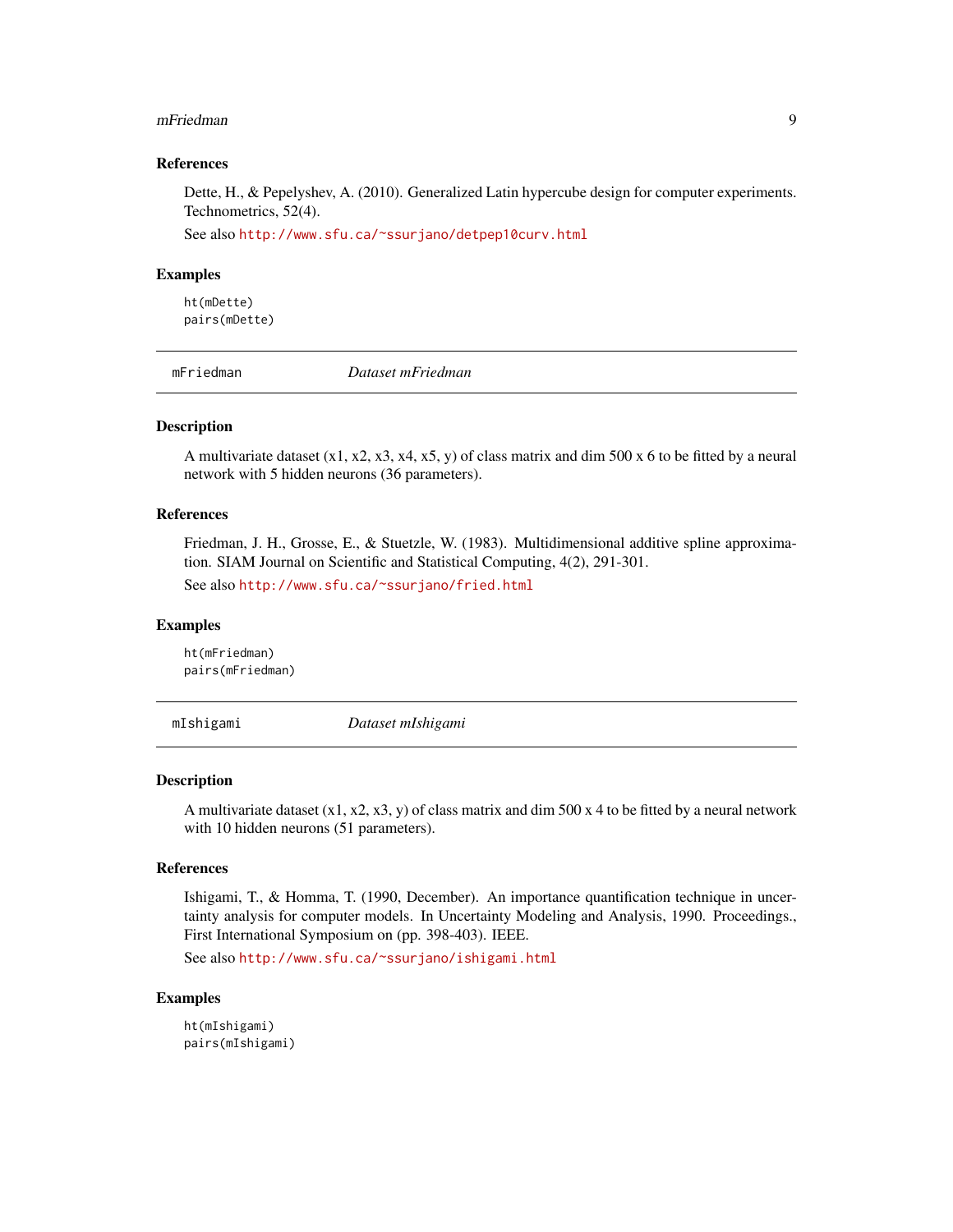<span id="page-9-0"></span>

A multivariate dataset  $(x1, x2, x3, x4, x5, y)$  of class matrix and dim 153 x 6 to be fitted by a neural network with 3 hidden neurons (22 parameters). This dataset was used to teach neural networks at ESPCI from 2003 to 2013 and is available in the software Neuro One.

#### References

Neuro One <http://www.inmodelia.com/software.html>

#### Examples

ht(mRef153) pairs(mRef153)

NNbigdatasets *Big Datasets in One list (2020)*

#### Description

NNbigdatasets is a list with the big datasets presented in this package and the recommended number of hidden neurons for each neural network model.

• bWoodN1: 5 neurons.

Each item of the list is itself a list with 5 components:

- ds: character. The name of the dataset.
- neur: integer. The recommanded number of hidden neurons in the NN model and in fmlaNN.
- nparNN: integer. The number of parameters in fmlaNN.
- fmlaNN: the formula of the corresponding neural network, with tanh() as the activation function in the hidden layer.
- Z: matrix or data.frame. The dataset itself.

Using attach() and detach() gives a direct access to these items.

#### Examples

```
ht(NNbigdatasets)
```
NNdataSummary(NNbigdatasets)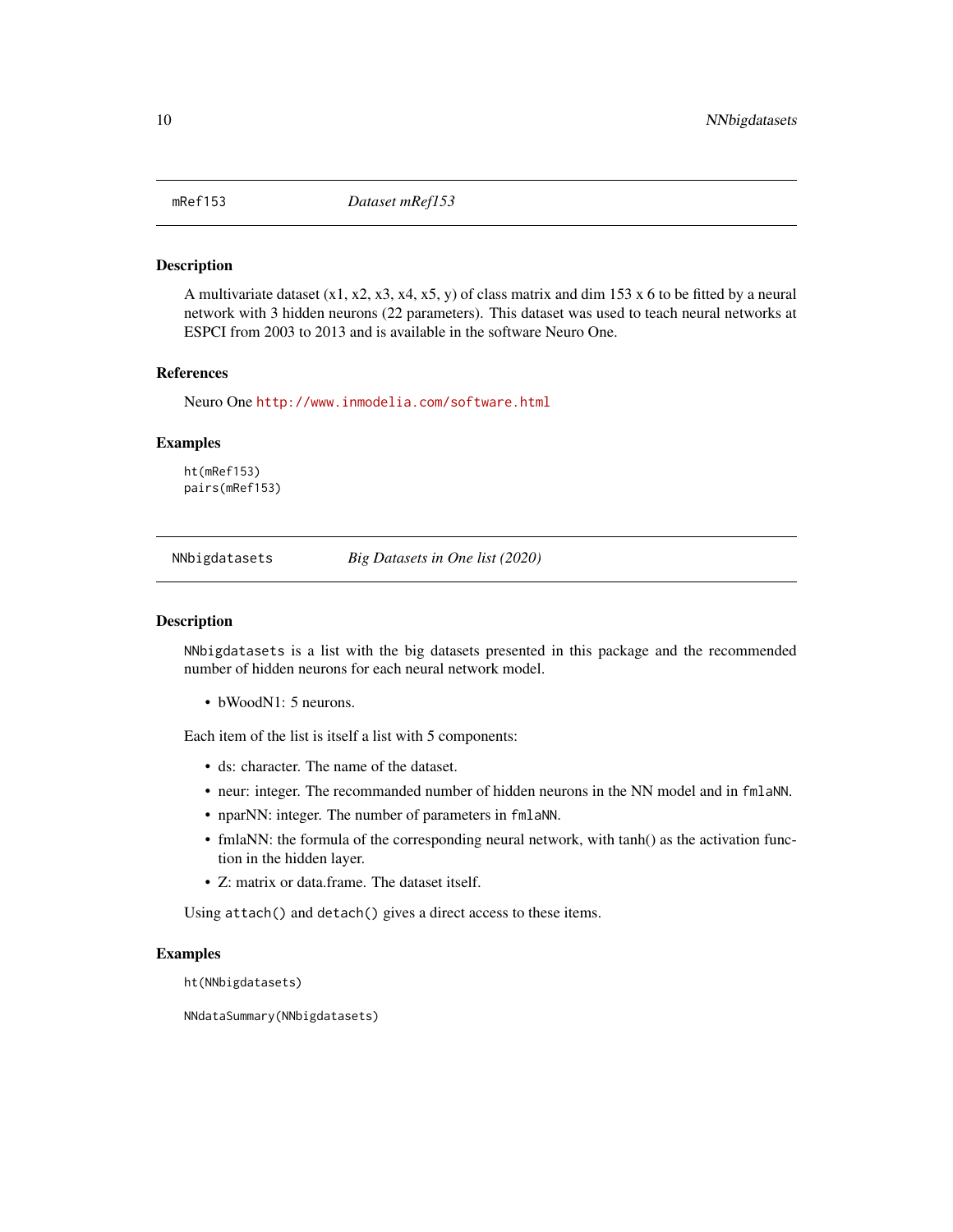<span id="page-10-0"></span>

NNdatasets is a list with the 12 datasets presented in this package and the recommended number of hidden neurons for each neural network model.

- mDette: 5 neurons.
- mFriedman: 5 neurons.
- mIshigami: 10 neurons.
- mRef153: 3 neurons.
- uDmod1: 6 neurons.
- uDmod2: 5 neurons.
- uDreyfus1: 3 neurons.
- uDreyfus2: 3 neurons.
- uGauss1: 5 neurons.
- uGauss2: 4 neurons.
- uGauss3: 4 neurons.
- uNeuroOne: 2 neurons.

Each item of the list is itself a list with 5 components:

- ds: character. The name of the dataset.
- neur: integer. The recommanded number of hidden neurons in the NN model and in fmlaNN.
- nparNN: integer. The number of parameters in fmlaNN.
- fmlaNN: the formula of the corresponding neural network, with tanh() as the activation function in the hidden layer.
- Z: matrix or data.frame. The dataset itself.

Using attach() and detach() gives a direct access to these items.

#### Examples

```
ht(NNdatasets, n = 2, 1 = 6)
```
NNdataSummary(NNdatasets)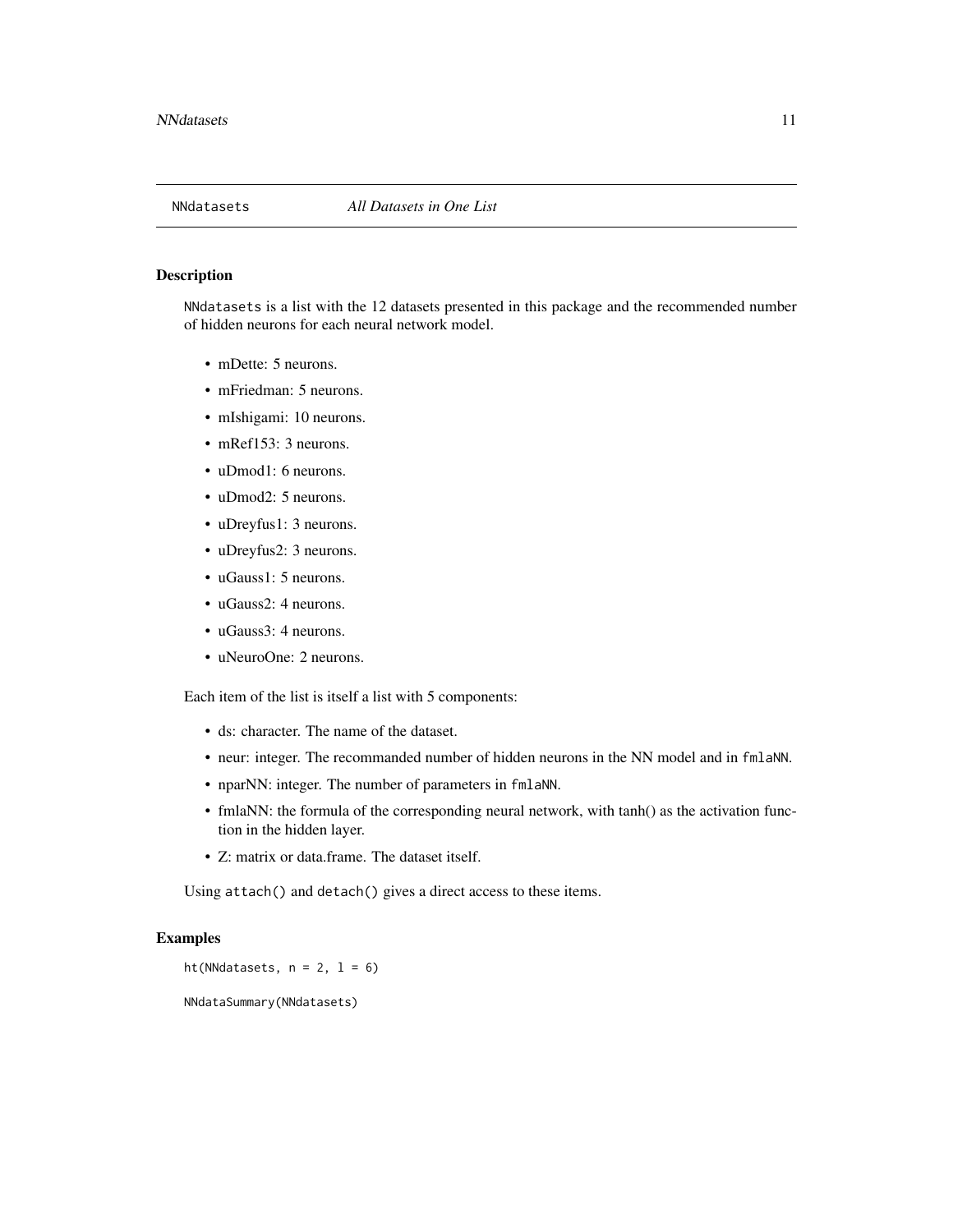<span id="page-11-1"></span><span id="page-11-0"></span>

NNdataSummary summarizes the information of the 12 datasets listed in NNdatasets.

#### Usage

```
NNdataSummary(NNdatasets)
```
# Arguments

NNdatasets the NNdatasets list.

# Value

A data.frame with 12 rows and 5 columns: (dataset) name, n\_rows, n\_inputs, n\_neurons, n\_parameters.

#### Examples

NNdataSummary(NNdatasets)

<span id="page-11-2"></span>NNsummary *Summarize Calculations of RMSE, MSE, MAE, and WAE*

# Description

Summarize measures of fit and time for a single training. Measures of fit include the Root Mean Squared Error (RMSE), the Mean Squared Error (MSE), the Mean Absolute Error (MAE), and the Worst Absolute Error (WAE) rounded by default to 4 digits and set to na. rm = TRUE. See more at [funRMSE](#page-5-1). The summary can also include the results of time from [getTimer](#page-4-1) in NNbenchmark or the result of [timediff](#page-22-1).

#### Usage

```
NNsummary(y_pred, y0, time, dgts = 4)
```
### Arguments

| y_pred | numeric vector of the predicted values                   |
|--------|----------------------------------------------------------|
| y0     | numeric vector of the observed values                    |
| time   | numeric value of time                                    |
| dgts   | integer value for how many digits to round to, see round |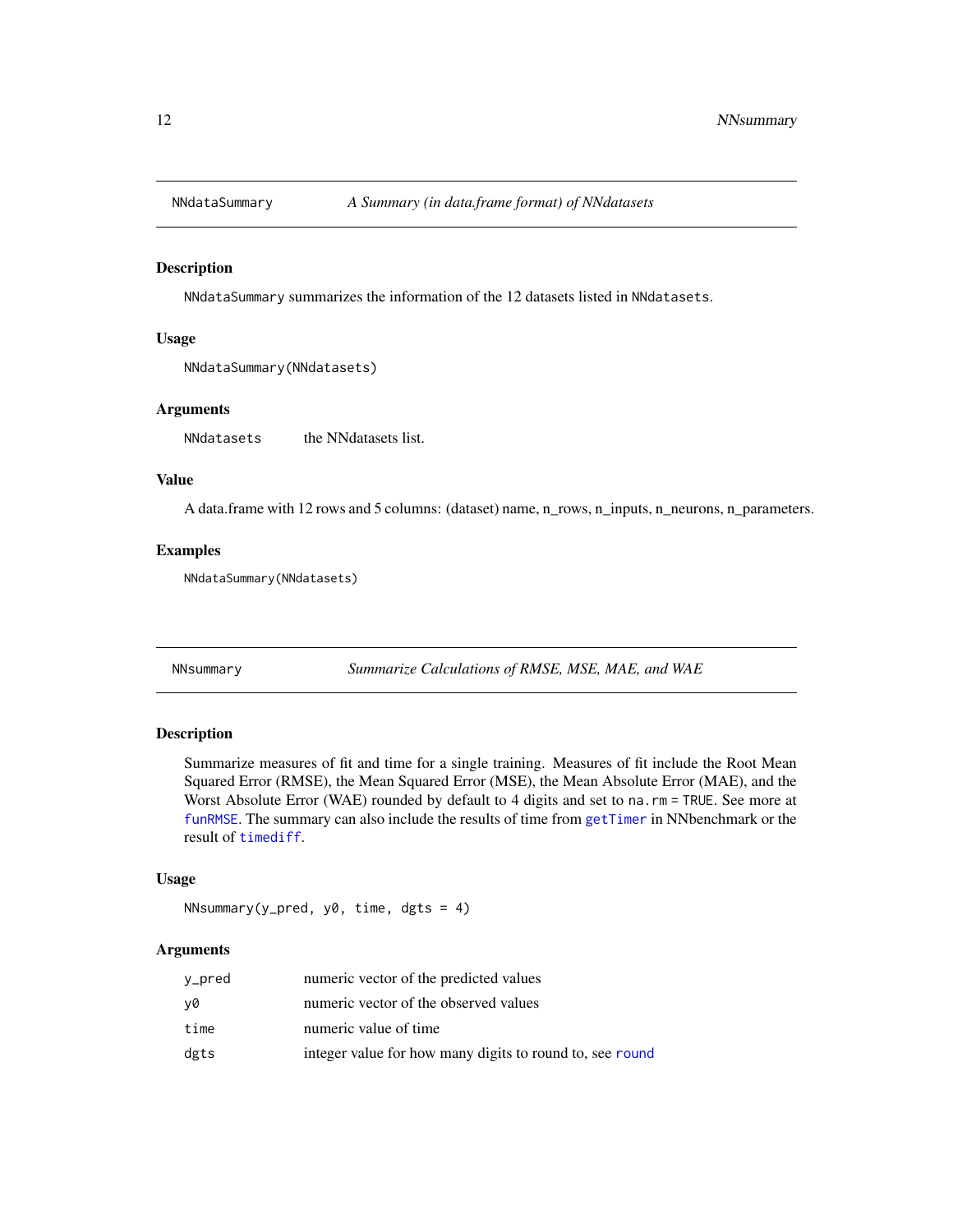# <span id="page-12-0"></span>NNtrainPredict 13

# Value

A vector of RMSE, MSE, MAE, WAE, and time values for a single iteration.

#### Examples

```
## With 2019 legacy code, no longer usable with 2020 trainPredict
old <- options("digits.secs" = 4)
timeTT <- createTimer()
timeTT$start("event")
y0 < -1:19y_pred <- y0 + rnorm(length(y0), sd = 0.3)
timeTT$stop("event")
time <- getTimer(timeTT)
NNsummary(y_pred, y0, time[,4], 4)
## With 2020 code
timestart()
y0 < -1:19y_pred <- y0 + rnorm(length(y0), sd = 0.3)
time <- timediff()
NNsummary(y_pred, y0, time, 4)
options(old)
```
NNtrainPredict *Generic Functions for Training and Predicting*

#### Description

An implementation with [do.call](#page-0-0) so that any neural network function that fits the format can be tested.

In trainPredict\_1mth1data, a neural network is trained on one dataset and then used for predictions, with several functionalities. Then, the performance of the neural network is summarized.

trainPredict\_1data serves as a wrapper function for trainPredict\_1mth1data for multiple methods.

trainPredict\_1pkg serves as a wrapper function for trainPredict\_1mth1data for multiple datasets.

#### Usage

```
trainPredict_1mth1data(dset, method, trainFUN, hyperparamFUN, predictFUN,
  summaryFUN, prepareZZ.arg = list(), nrep = 5, doplot = FALSE,
 plot.arg = list(col1 = 1:nrep, lwd1 = 1, col2 = 4, lwd2 = 3), pkgname,
```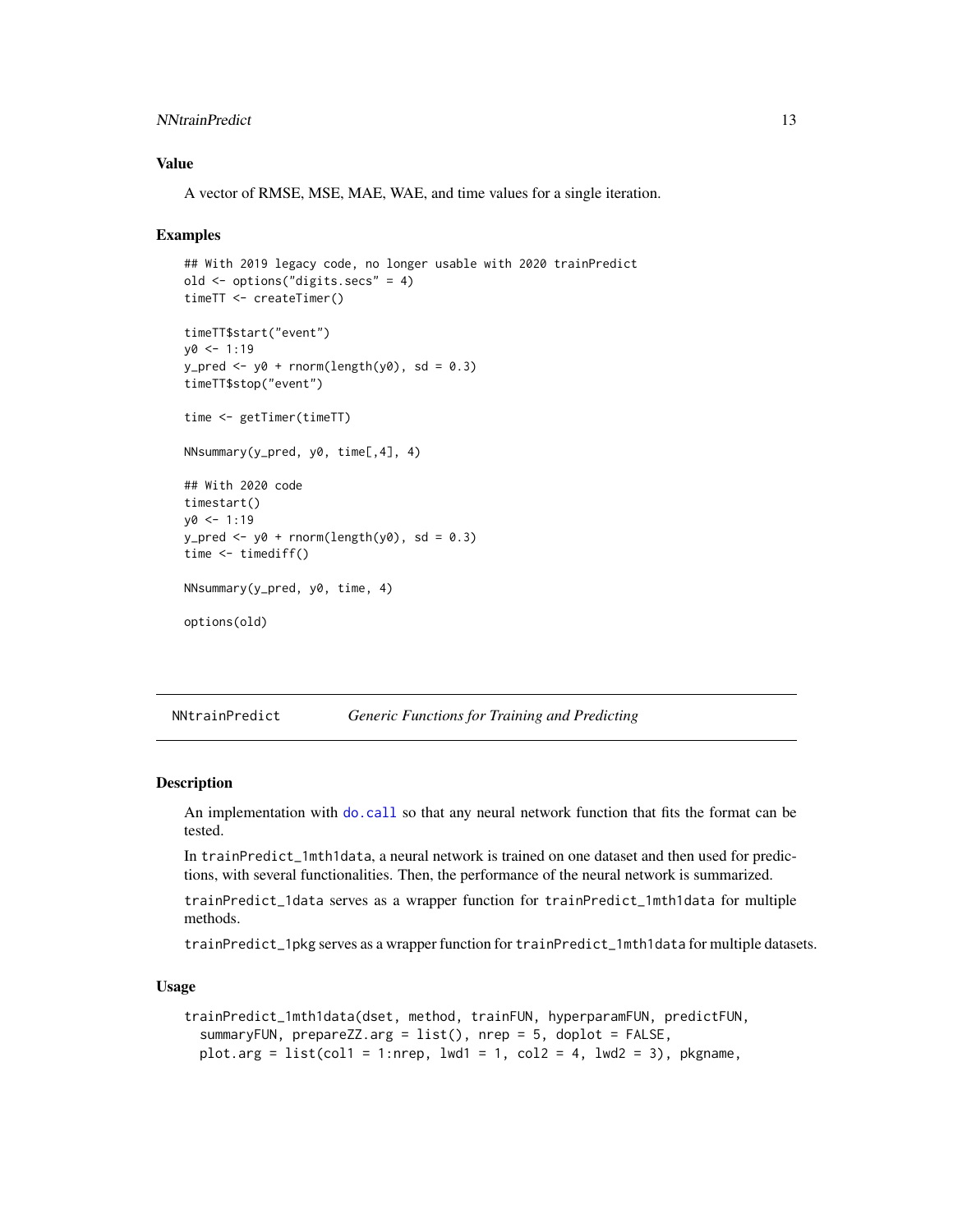```
pkgfun, csvfile = FALSE, rdafile = FALSE, odir = "*/", echo = FALSE,
echoreport = FALSE, appendcsv = TRUE, \dots)
```

```
trainPredict_1data(dset, methodlist, trainFUN, hyperparamFUN, predictFUN,
  summaryFUN, closeFUN, startNN = NA, prepareZZ.arg = list(), nrep = 5,
 doplot = FALSE, plot.arg = list(), pkgname = "pkg", pkgfun = "train",
 csvfile = FALSE, rdafile = FALSE, odir = "*/", echo = FALSE, ...)
```

```
trainPredict_1pkg(dsetnum, pkgname = "pkg", pkgfun = "train", methodvect,
 prepareZZ.arg = list(), summaryFUN, nrep = 5, doplot = FALSE,
 plot.arg = list(), csvfile = FALSE, rdafile = FALSE, odir = "~/",
 echo = FALSE, appendcsv = TRUE, ...)
```
# Arguments

| dset          | a number or string indicating which dataset to use, see NNdataSummary                                                          |
|---------------|--------------------------------------------------------------------------------------------------------------------------------|
| method        | a method for a particular function                                                                                             |
| trainFUN      | the training function used                                                                                                     |
| hyperparamFUN | the function resulting in parameters needed for training                                                                       |
| predictFUN    | the prediction function used                                                                                                   |
| summaryFUN    | measure performance by observed and predicted y values, NNsummary is ready<br>to use                                           |
| prepareZZ.arg | list of arguments for prepareZZ                                                                                                |
| nrep          | a number for how many times a neural network should be trained with a pack-<br>age/function                                    |
| doplot        | logical value, TRUE executes plots and FALSE does not                                                                          |
| plot.arg      | list of arguments for plots                                                                                                    |
| pkgname       | package name                                                                                                                   |
| pkgfun        | name of the package function to train neural network                                                                           |
| csvfile       | logical value, adds summary to csv files per dataset if TRUE                                                                   |
| rdafile       | logical value, outputs rdafile of predictions and summary if TRUE                                                              |
| odir          | output directory                                                                                                               |
| echo          | logical value, separates training between packages with some text and enables<br>echoreport if TRUE                            |
| echoreport    | logical value, detailed reports are printed (such as model summaries and str(data))<br>if TRUE, will not work if echo is FALSE |
| appendcsv     | logical value, if TRUE, the csv output is appended to the csv file.                                                            |
| .             | additional arguments                                                                                                           |
| methodlist    | list of methods per package/function                                                                                           |
| closeFUN      | a function to detach packages or other necessary environment clearing                                                          |
| startNN       | a function to start needed outside libraries, for example, h2o                                                                 |
| dsetnum       | a vector of numbers indicating which dataset to use in NNdataSummary                                                           |
| methodvect    | vector of methods per package/function                                                                                         |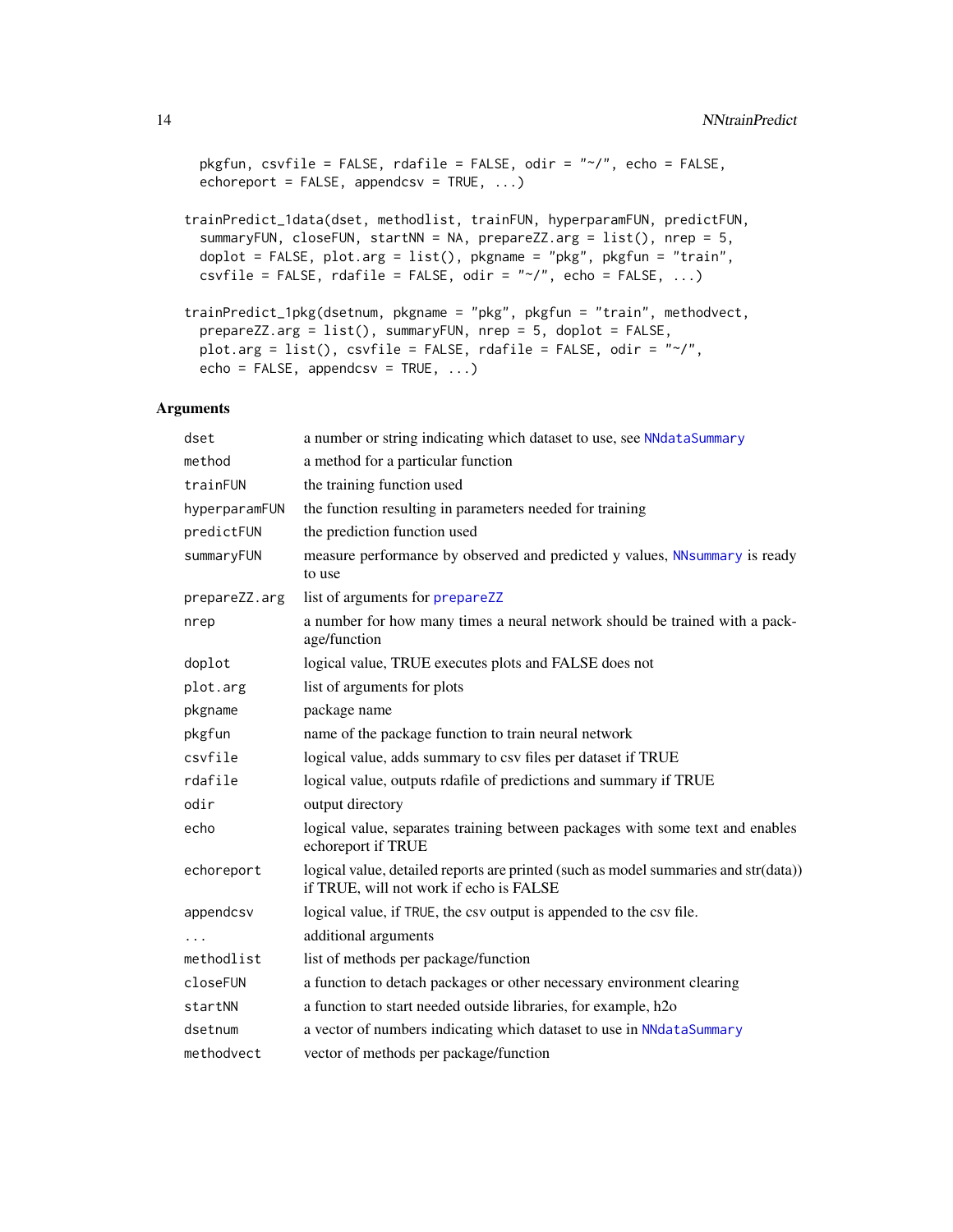# NNtrainPredict 15

#### Value

An array with values as in NNsummary including each repetition, with options for plots and output files

#### Examples

```
nrep < -2odir <- tempdir()
### Package with one method/optimization algorithm
library("brnn")
brnn.method <- "gaussNewton"
hyperParams.brnn <- function(optim_method, ...) {
 return(list(iter = 200))
 }
brnn.prepareZZ <- list(xdmv = "m", ydmv = "v", zdm = "d", scale = TRUE)
NNtrain.brnn <- function(x, y, dataxy, formula, neur, optim_method, hyperParams,...) {
 hyper_params <- do.call(hyperParams.brnn, list(brnn.method))
 iter <- hyper_params$iter
 NNreg \le brnn::brnn(x, y, neur, normalize = FALSE, epochs = iter, verbose = FALSE)
 return(NNreg)
 }
NNpredict.brnn <- function(object, x, ...) { predict(object, x) }
NNclose.brnn <- function(){
 if("package:brnn" %in% search())
   detach("package:brnn", unload=TRUE)
 }
res <- trainPredict_1pkg(1:2, pkgname = "brnn", pkgfun = "brnn", brnn.method,
                        prepareZZ.arg = brnn.prepareZZ, nrep = nrep, doplot = TRUE,
                        csvfile = FALSE, rdafile = FALSE, odir = odir, echo = FALSE)
### Package with more than one method/optimization algorithm
library(validann)
validann.method <- c("Nelder-Mead", "BFGS", "CG", "L-BFGS-B", "SANN")
hyperParams.validann <- function(optim_method, ...) {
 if(optim_method == "Nelder-Mead") { maxiter \leq 10000 }
 if(optim_method == "BFGS") \{ maxiter <- 200 \}if(optim\_method == "CG") { maxiter <- 1000 }
 if(optim_method == "L-BFGS-B") \{ maxiter <- 200 \}if(optim\_method == "SANN") { maxiter <- 1000 }
 return(list(iter = maxiter, method = optim_method, params))
  }
validann.prepareZZ <- list(xdmv = "m", ydmv = "m", zdm = "d", scale = TRUE)
NNtrain.validann <- function(x, y, dataxy, formula, neur, optim_method, hyperParams, ...) {
 hyper_params <- do.call(hyperParams, list(optim_method, ...))
 iter <- hyper_params$iter
 method <- hyper_params$method
```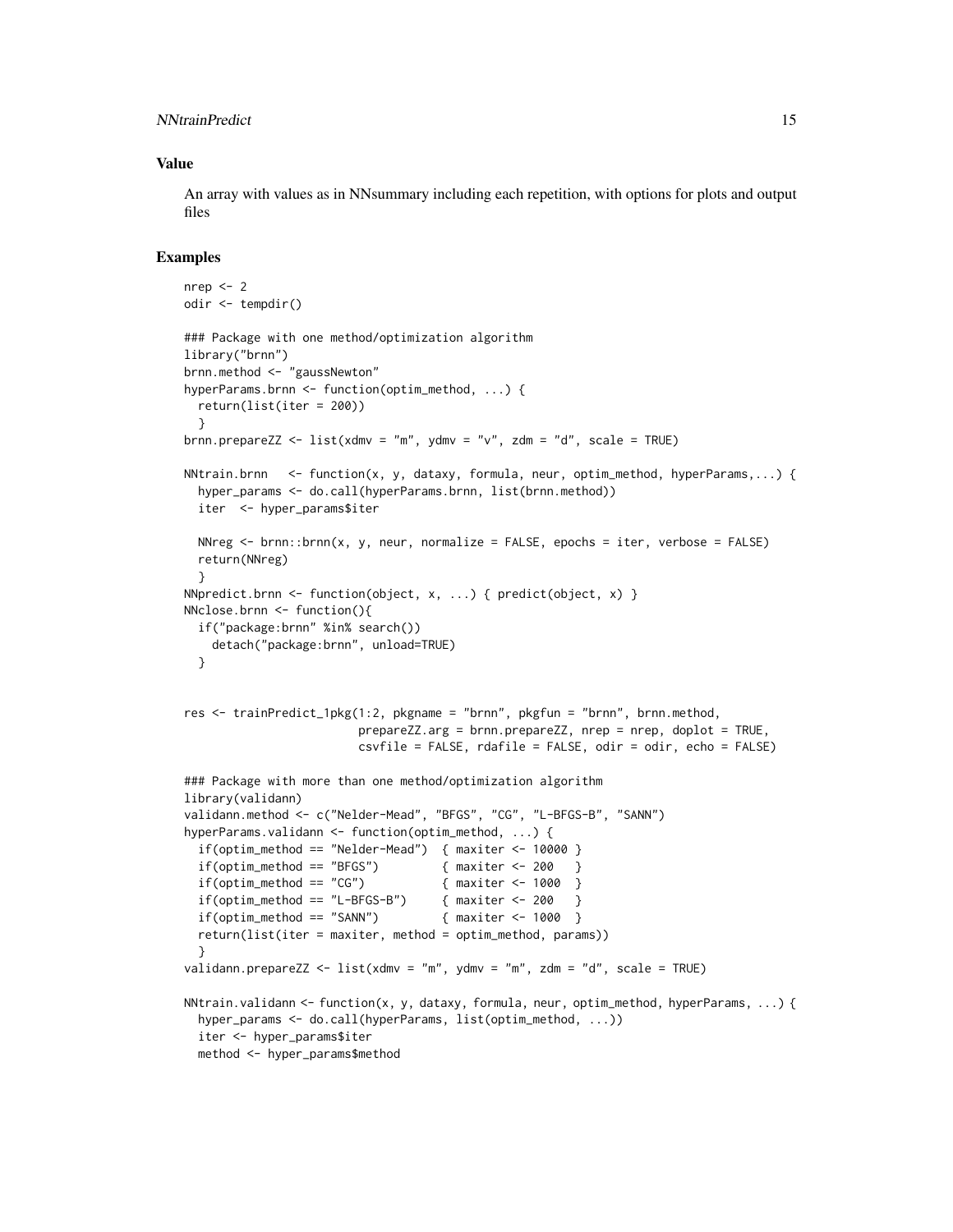```
NNreg \le validann:: ann(x, y, size = neur, method = method, maxit = iter)
 return (NNreg)
 }
NNpredict.validann <- function(object, x, ...) { predict(object, x) }
NNclose.validann <- function() {
 if("package:validann" %in% search())
 detach("package:validann", unload=TRUE)
 }
res <- trainPredict_1pkg(1:2, pkgname = "validann", pkgfun = "ann", validann.method,
                         repareZZ.arg = validann.prepareZZ, nrep = nrep, doplot = FALSE,
                         csvfile = TRUE, rdafile = TRUE, odir = odir, echo = FALSE)
```
plotNN *Create a Plot, Add Lines or Points Depending The Context*

#### **Description**

plotNN uses the parameter uni to launch the plot() function either for a univariate dataset  $(x,$ y\_pred) or for a multivariate dataset (y, y\_pred).

lipoNN uses the parameter uni to launch either lines() for an univariate dataset or points() for a multivariate dataset.

See the examples in [prepareZZ](#page-16-1).

#### Usage

plotNN(xory, y0, uni, TF = TRUE, ...)

 $lipoNN(xory, y_pred, uni, TF = TRUE, ...)$ 

#### Arguments

| xory       | vector of numeric. The original x values for an univariate dataset or the original<br>y values for a multivariate dataset.              |
|------------|-----------------------------------------------------------------------------------------------------------------------------------------|
| y0         | vector of numeric. The original y values.                                                                                               |
| uni        | logicial. TRUE for an univariate dataset. FALSE for a multivariate dataset.<br>fails or if you call the function from another function. |
| TF         | logical. TRUE executes the instruction. FALSE ignores the instruction. Equiv-<br>alent to if (TRUE/FALSE) plot().                       |
| $\ddots$ . | parameters passed to plot(), lines() or points().                                                                                       |
| y_pred     | vector of numeric. The values returned by the predict () function.                                                                      |

# Value

NULL in the console. An initial plot or some added lines/points.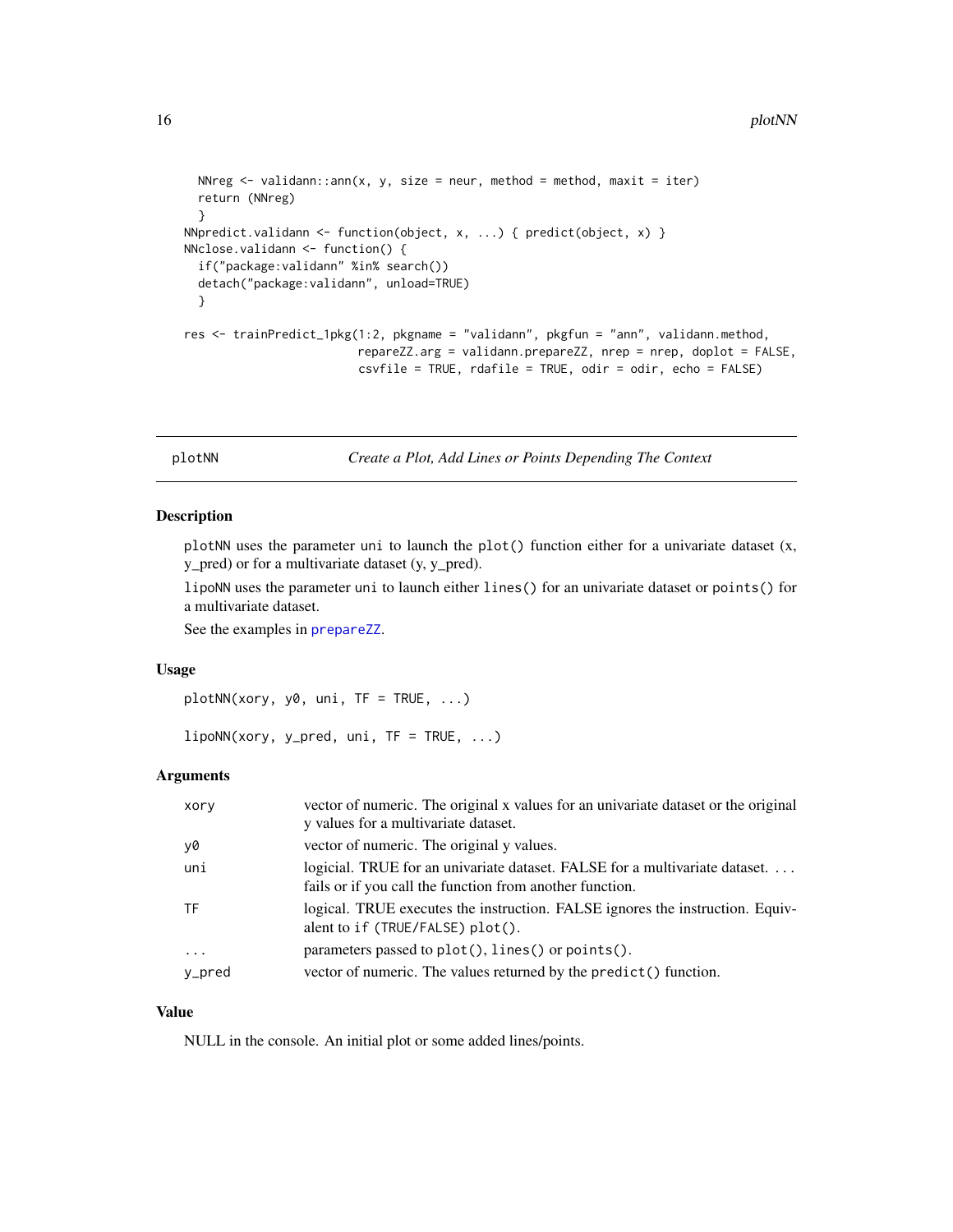<span id="page-16-1"></span><span id="page-16-0"></span>This function modifies a dataset to the format required by a training function: data.frame, matrix or vector (numeric), pre-normalization.

#### Usage

```
prepareZZ(Z, xdmv = "m", ydmv = "v", zdm = "d", scale = FALSE)
```
# Arguments

| Z     | a matrix or a data. frame representing a dataset.                                                             |
|-------|---------------------------------------------------------------------------------------------------------------|
| xdmv  | character, either "d", "m" or "v". The prefered output format for x: data.frame,<br>matrix, vector (numeric). |
| ydmv  | character, either "d", "m" or "v". The prefered output format for y: data.frame,<br>matrix, vector (numeric). |
| zdm   | character, either "d" or "m". The prefered output format for Zxy: data.frame or<br>matrix.                    |
| scale | logical. Scale x, y and Zxy with their respective means and standard deviations.                              |

#### Value

The output is a list, usually named ZZ, with the following items:

- Zxy: the original or scaled Z in the desired format (data.frame, matrix).
- x: the original or scaled x in the desired format (data.frame, matrix, vector).
- y: the original or scaled y in the desired format (data.frame, matrix, vector).
- xory: the original x or y (as vector).
- y0: the original y (as vector).
- xm0: the mean(s) of the original x.
- ym0: the mean of the original y.
- xsd0: the standard deviation(s) of the original x.
- ysd0: the standard deviation of the original y.
- uni: the univariate (TRUE) or multivariate (FALSE) status of x (Z).
- fmla: the formula  $y \sim x$  or  $y \sim x1 + x2 + ... + xn$  where n is the number of inputs variables.

The use of attach() and detach() gives direct access to the modified values of ZZ. See the examples.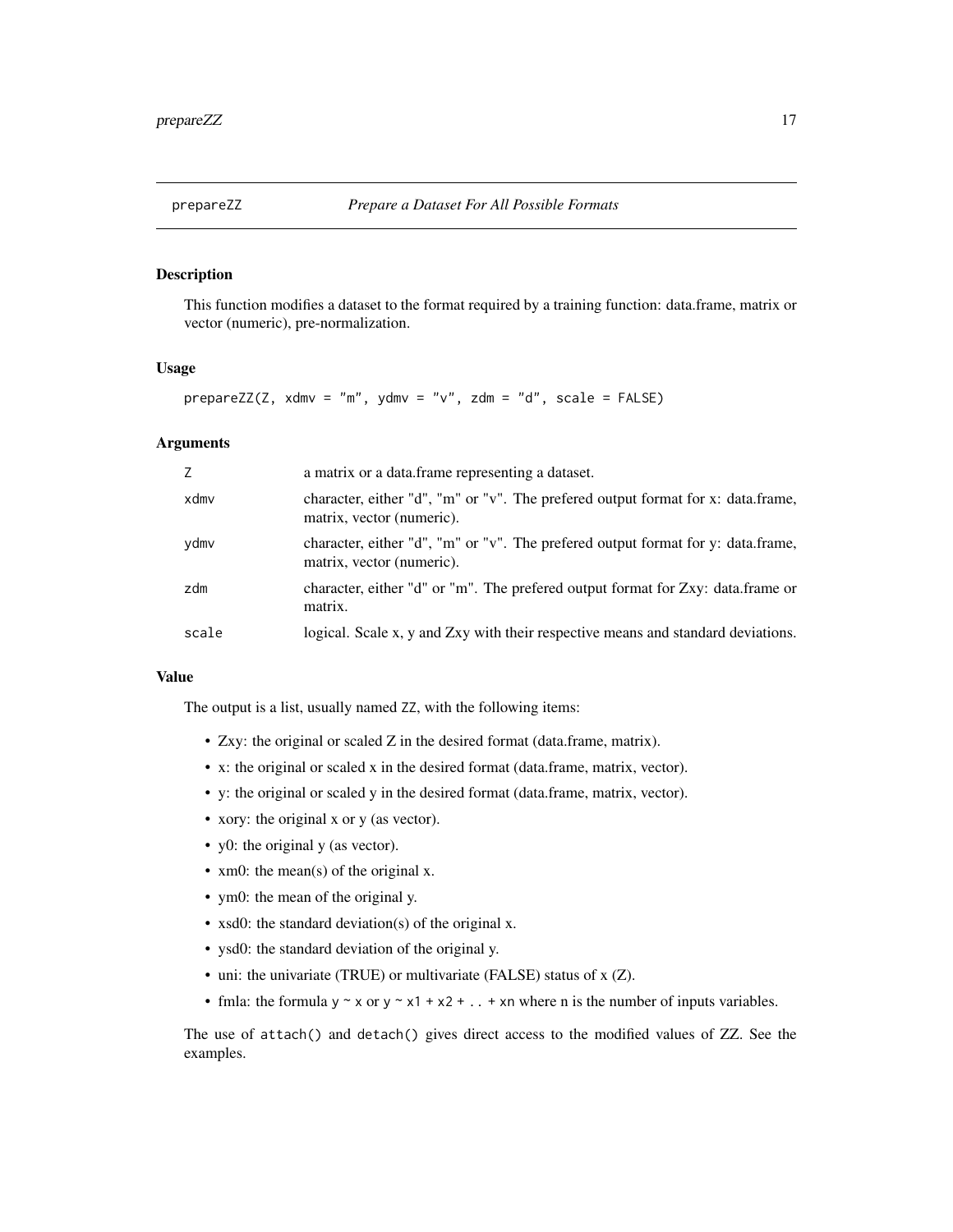### Examples

```
library("brnn")
library("validann")
maxit <- 200 # increase this number to get more accurate results with validann:ann
TF <- TRUE # display the plots
### UNIVARIATE DATASET
Z <- uGauss2
neur <-4## brnn
ZZ \leq - prepareZZ(Z, xdmv = "m", ydmv= "v", scale = FALSE) ; ht(ZZ)
attach(ZZ)
y_pred <- ym0 + ysd0*predict(brnn(x, y, neur))
plotNN(xory, y0, uni, TF)
lipoNN(xory, y_pred, uni, TF, lwd = 4, col = 2)ym0 ; ysd0
detach(ZZ) ; rm(y_pred)
## validann
ZZ \le - prepareZZ(Z, xdmv = "m", ydmv = "v", scale = TRUE); ht(ZZ)
attach(ZZ)
y_pred <- ym0 + ysd0*predict(validann::ann(x, y, neur, maxit = maxit))
lipoNN(xory, y_pred, uni, TF, lwd = 4, col = 3)ym0 ; ysd0
detach(ZZ) ; rm(y_pred)
### UNIVARIATE DATASET + LOOP
nruns <-10## brnn
ZZ \leq - prepareZZ(Z, xdmv = "m", ydmv= "v", scale = FALSE) ; ht(ZZ)
attach(ZZ)
Zreg <- list() ; Zreg
for (i in 1:nruns) Zreg[[i]] \leftarrow brnn::brnn(x, y, neur)m <- matrix(sapply(Zreg, function(x) x$Ed) , ncol=1) ; m
best \le which(min(m) == m)[1] ; best
y_pred <- ym0 + ysd0*predict(Zreg[[best]])
plotNN(xory, y0, uni, TF)
lipoNN(xory, y_pred, uni, TF, lwd = 4, col = 2)detach(ZZ) ; rm(y_pred)
## validann
ZZ \leq - prepareZZ(Z, xdmv = "m", ydmv= "v", scale = TRUE) ; ht(ZZ)
attach(ZZ)
Zreg \leftarrow list()
for (i in 1:nruns) Zreg[[i]] \le - \text{validation}:ann(x, y, size = neur, maxit = maxit)m <- matrix(sapply(Zreg, function(x) x$value), ncol=1) ; m
best \le which(min(m) == m)[1] ; best
```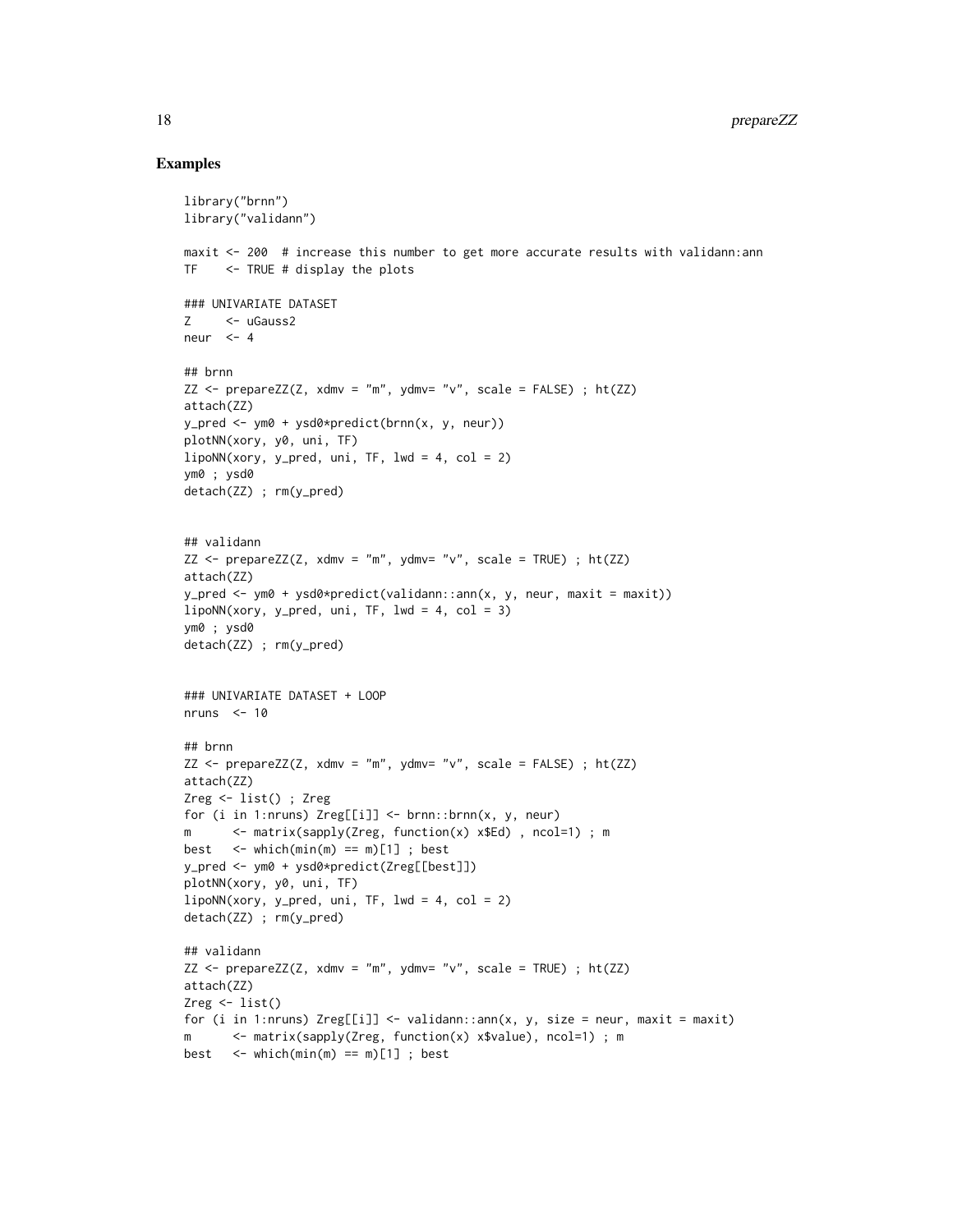#### <span id="page-18-0"></span> $timeR$  19

```
y_pred <- ym0 + ysd0*predict(Zreg[[best]])
lipoNN(xory, y_pred, uni, TF, lwd = 4, col = 4)detach(ZZ) ; rm(y_pred)
### MULTIVARIATE DATASET
Z <- mDette
neur <-5## brnn
ZZ \le - prepareZZ(Z, xdmv = "m", ydmv= "v", scale = FALSE) ; ht(ZZ)
attach(ZZ)
y_pred <- ym0 + ysd0*predict(brnn::brnn(x, y, neur))
plotNN(xory, y0, uni, TF)
lipoNN(xory, y_pred, uni, TF, lwd = 4, col = 2)ym0 ; ysd0
detach(ZZ) ; rm(y_pred)
## validann
ZZ \leq - prepareZZ(Z, xdmv = "m", ydmv= "v", scale = TRUE) ; ht(ZZ)
attach(ZZ)
y_pred <- ym0 + ysd0*predict(validann::ann(x, y, neur, maxit = maxit))
lipoNN(xory, y_pred, uni, TF, lwd = 4, col = 3)ym0 ; ysd0
detach(ZZ) ; rm(y_pred)
### INSIDE A FUNCTION
plotds \le function(Z, xdmv = "m", ydmv = "v", scale = FALSE, neurons = 3, col = 2) {
   ZZ <- prepareZZ(Z, xdmv = xdmv, ydmv= ydmv, scale = scale)
   attach(ZZ) ; on.exit(detach(ZZ))
   y_pred <- ym0 + ysd0*predict(brnn::brnn(x, y, neurons))
   plotNN(xory, y0, uni, TF)
   lipoNN(xory, y_pred, uni, TF, lwd = 4, col = col)
   print(ht(x))
   print(ht(y))
}
plotds(uNeuroOne, scale = FALSE, neurons = 2, col = 2)
plots(uNeuroOne, scale = TRUE, neurons = 3, col = 3)
plots(mFriedman, scale = TRUE, neurons = 5, col = 4)
```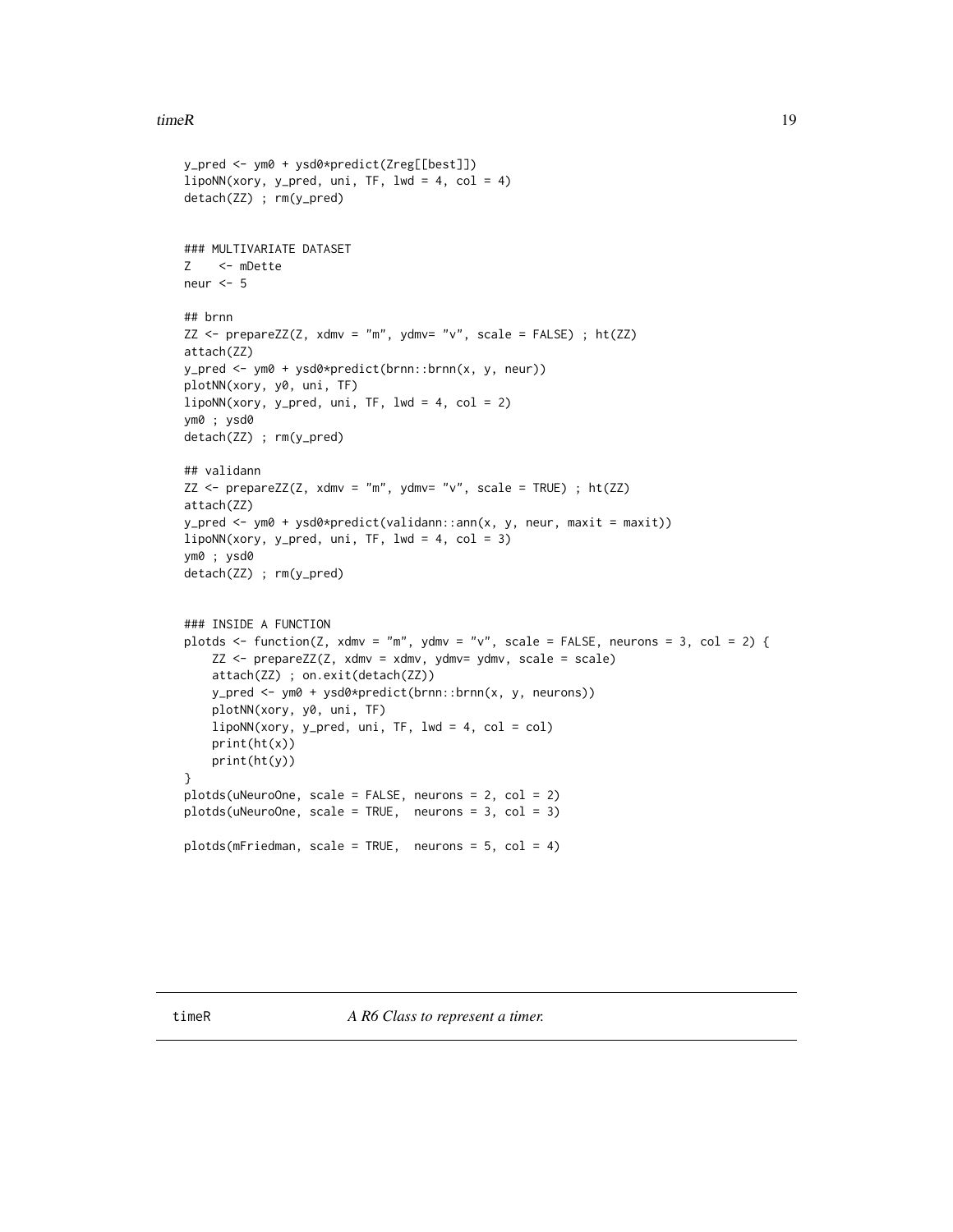timer is a R6 Class that represent a timer. This is a modified version of the timeR package for an internal use. Full credit is to Yifu Yan, the author of the timeR package.

#### Value

getTimer returns a data frame with all records saved by the timer object. Columns in the data.frame are: event, start, end, duration, RMSE, MAE, stars, params, comment.

#### Public Methods

initialize(time,event,verbose,eventTable) Initialize a timer object. You can also use createTimer() function to initialize a timer object.

start(eventName) Start timing for a event, eventName should be a string

stop(eventName) Stop timing for a event.

getTimer() Get/Print a data.frame with all records.

removeEvent(eventName) Remove an given row in the eventTable.

toggleVerbose() Toggle between TRUE and FALSE for verbose

getStartTime() Get start time for a selected event.

getStopTime() Get stop time for a selected event.

getDuration() Get duration for a selected event.

getRMSE() Get the RMSE for a selected event.

getMAE() Get the MAE for a selected event.

getStars() Get stars for a selected event.

getParams() Get params for a selected event.

getComment() Get comment for a selected event.

getEventf() Get entire row for a selected event.

print() Custom print method for timer class. However, you don't need to use this function to generate custom printing. Custom printing is triggered by default.

#### Private Methods

slprint(msg, flag = self\$verbose) A function that controls whether to print extra message.

#### Public fields

time A POSIXct/POSIXlt value of your latest timing.

event A string of your latest timing.

eventTable A data frame that stores all timings.

verbose A printing setting that controls whether to print messages.

#### Active bindings

time A POSIXct/POSIXlt value of your latest timing. event A string of your latest timing.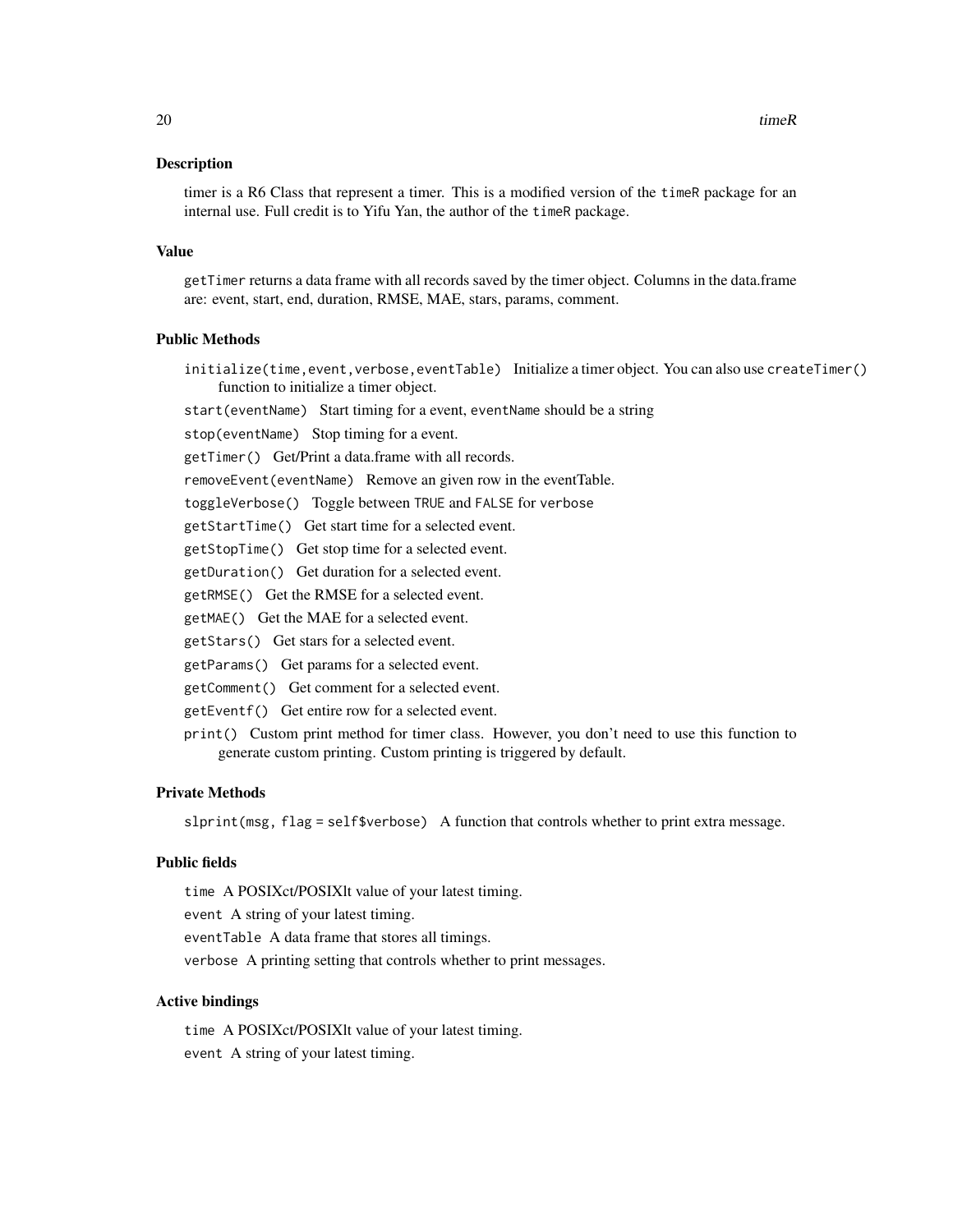#### $timeR$  21

# Methods

#### Public methods:

- [timeR\\$new\(\)](#page-20-0)
- [timeR\\$start\(\)](#page-20-1)
- [timeR\\$stop\(\)](#page-20-2)
- [timeR\\$getTimer\(\)](#page-20-3)
- [timeR\\$removeEvent\(\)](#page-20-4)
- [timeR\\$toggleVerbose\(\)](#page-20-5)
- [timeR\\$getStartTime\(\)](#page-21-0)
- [timeR\\$getStopTime\(\)](#page-21-1)
- [timeR\\$getDuration\(\)](#page-21-2)
- [timeR\\$getRMSE\(\)](#page-21-3)
- [timeR\\$getMAE\(\)](#page-21-4)
- [timeR\\$getStars\(\)](#page-21-5)
- [timeR\\$getParams\(\)](#page-21-6)
- [timeR\\$getComment\(\)](#page-21-7)
- [timeR\\$getEvent\(\)](#page-21-8)
- [timeR\\$print\(\)](#page-21-9)
- [timeR\\$clone\(\)](#page-21-10)

#### <span id="page-20-0"></span>Method new():

*Usage:*

timeR\$new(verbose = TRUE)

# <span id="page-20-1"></span>Method start():

*Usage:*

timeR\$start(eventName)

# <span id="page-20-2"></span>Method stop():

*Usage:*

```
timeR$stop(eventName, RMSE = NA_real_, MAE = NA_real_,
  stars = NA_character_, params = NA_character_, comment = NA_character_,
 printmsg = TRUE)
```
#### <span id="page-20-3"></span>Method getTimer():

*Usage:* timeR\$getTimer(...)

# <span id="page-20-4"></span>Method removeEvent():

*Usage:*

timeR\$removeEvent(eventName)

# <span id="page-20-5"></span>Method toggleVerbose():

*Usage:*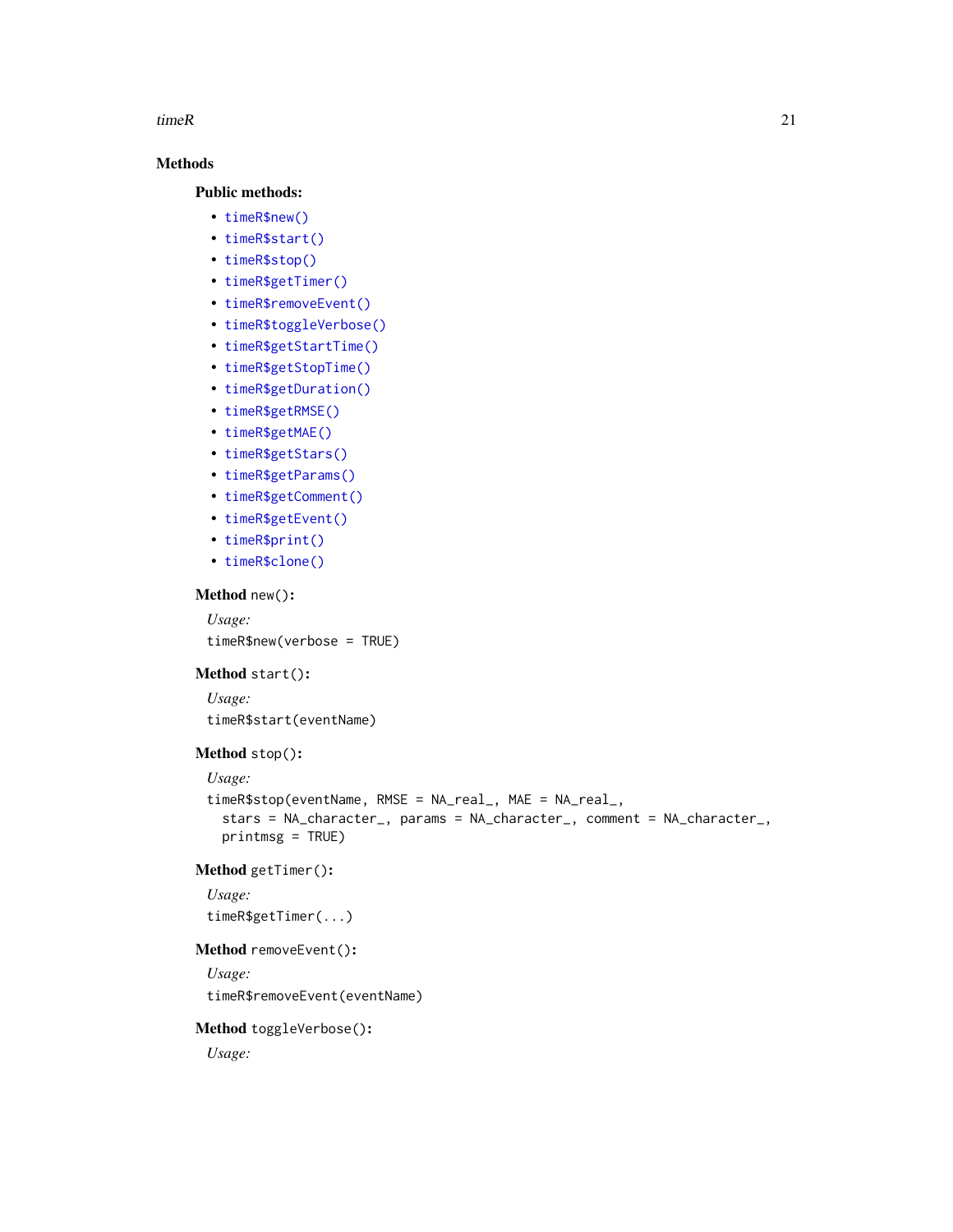timeR\$toggleVerbose(...)

<span id="page-21-0"></span>Method getStartTime():

*Usage:* timeR\$getStartTime(eventName)

<span id="page-21-1"></span>Method getStopTime():

*Usage:* timeR\$getStopTime(eventName)

<span id="page-21-2"></span>Method getDuration(): *Usage:* timeR\$getDuration(eventName)

<span id="page-21-3"></span>Method getRMSE():

*Usage:*

timeR\$getRMSE(eventName)

<span id="page-21-4"></span>Method getMAE():

*Usage:* timeR\$getMAE(eventName)

<span id="page-21-5"></span>Method getStars():

*Usage:*

timeR\$getStars(eventName)

# <span id="page-21-6"></span>Method getParams():

*Usage:*

timeR\$getParams(eventName)

# <span id="page-21-7"></span>Method getComment():

*Usage:*

timeR\$getComment(eventName)

# <span id="page-21-8"></span>Method getEvent():

*Usage:* timeR\$getEvent(eventName)

# <span id="page-21-9"></span>Method print():

*Usage:* timeR\$print(...)

<span id="page-21-10"></span>Method clone(): The objects of this class are cloneable with this method.

*Usage:* timeR\$clone(deep = FALSE) *Arguments:* deep Whether to make a deep clone.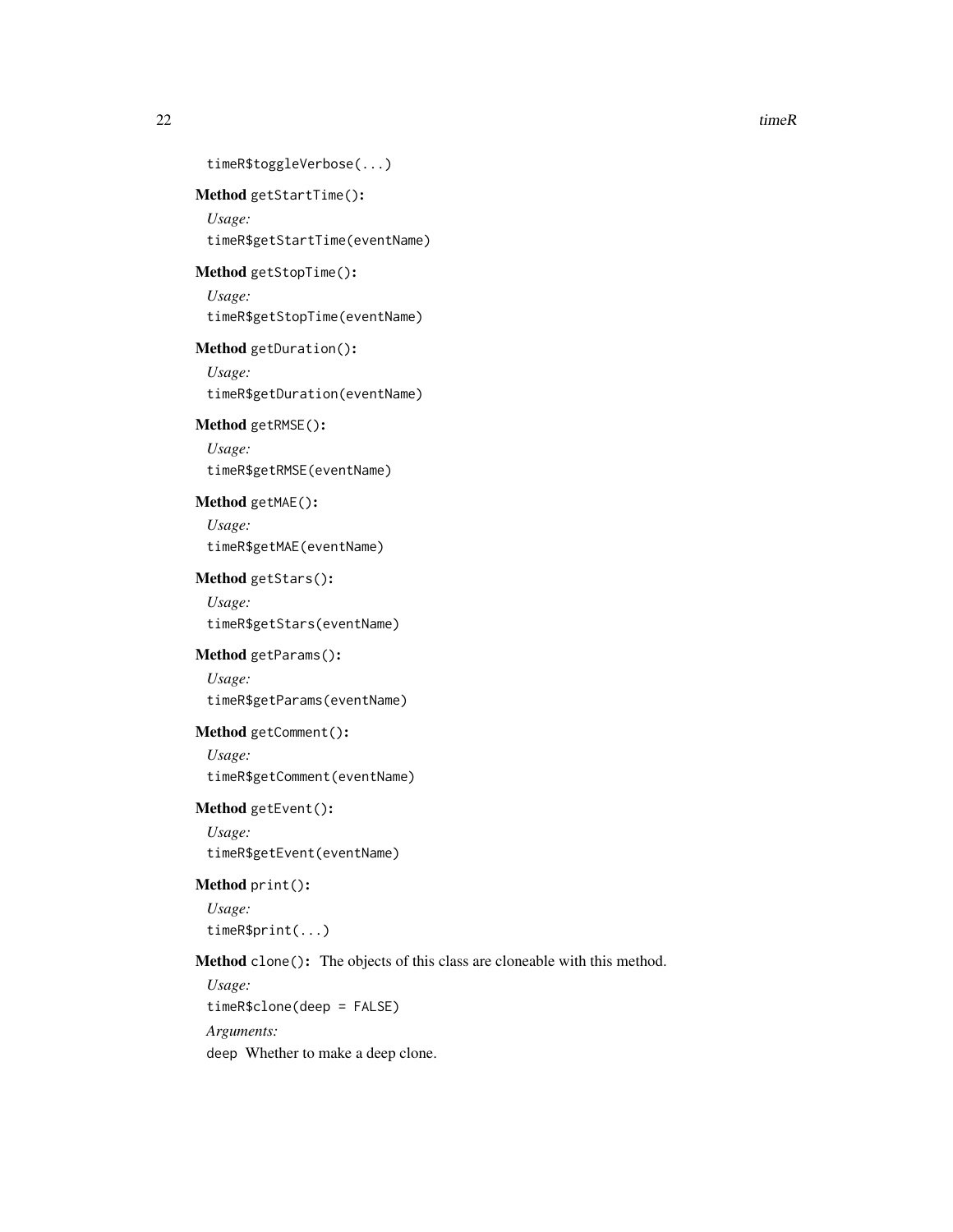#### <span id="page-22-0"></span>timestart 23

#### Examples

```
timer <- createTimer()
timer$start("event1")
## put some codes in between, for instance
Sys.sleep(1)
timer$stop("event1", RMSE = 1, MAE = 1.3, stars = "*",
           params = "maxiter=100, 1r=0.01", comment = "OK for 1",
           printmsg = TRUE)
timer$start("event2")
## put some codes in between, for instance
Sys.sleep(2)
timer$stop("event2", RMSE = 2, MAE = 2.6, stars = "**",
           params = "maxiter=1000, lr=0.001", comment = "OK for 2",
           printmsg = FALSE)
table1 <- getTimer(timer)
timer$toggleVerbose() # set verbose to FALSE as default is TRUE
table1 # print all records in a data frame
## get attributes for selected events
timer$getStartTime("event1")
timer$getStopTime("event1")
timer$getDuration("event1")
timer$getComment("event1")
timer$getEvent("event1")
```
timestart *Collect the difftime between two events*

#### <span id="page-22-1"></span>**Description**

timestart starts the timer and saved the value in an object named time0 stored in .GlobalEnv.

timediff stops the timer, remove the time0 objet from .GlobalEnv and prints the duration in seconds between the two events.

timestart and timediff are fully independant from the R6 class timeR and the objects createTimer or getTimer. They use [proc.time](#page-0-0) instead.

#### Usage

timestart()

timediff()

#### Value

A single numeric value that represents a duration in seconds.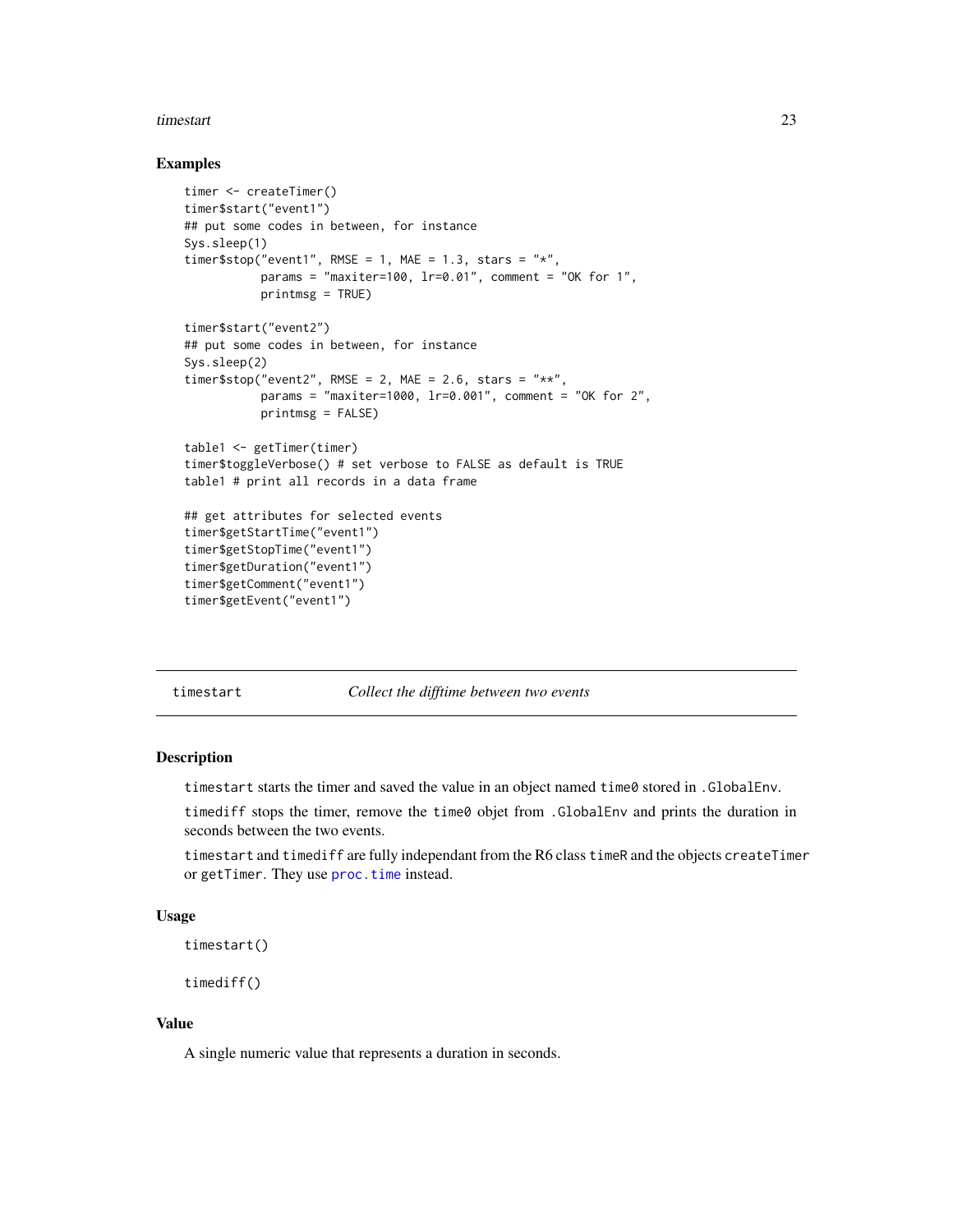24 uDmod2

# Examples

```
timestart()
Sys.sleep(2)
timediff()
```
uDmod1 *Dataset uDmod1*

# Description

An univariate dataset  $(x, y)$  of class data.frame and dim 51 x 2 to be fitted by a neural network with 6 hidden neurons (19 parameters). The parameters are highly correlated and singular Jacobian matrices often appear. A difficult dataset.

#### Examples

ht(uDmod1) plot(uDmod1)

uDmod2 *Dataset uDmod2*

# Description

An univariate dataset  $(x, y)$  of class data.frame and dim 51 x 2 to be fitted by a neural network with 5 hidden neurons (16 parameters).

# Examples

ht(uDmod2) plot(uDmod2)

<span id="page-23-0"></span>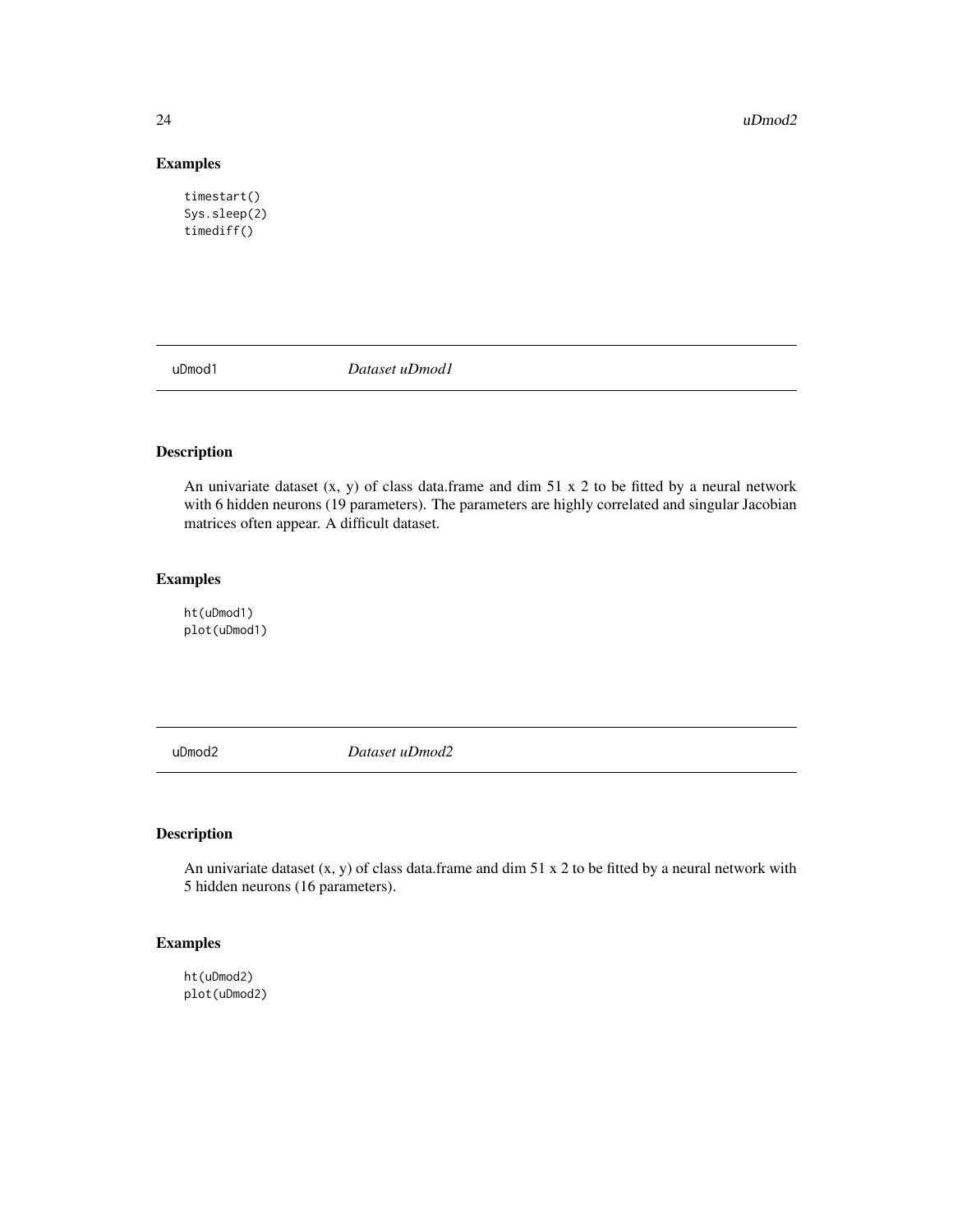<span id="page-24-0"></span>uDreyfus1 *Dataset uDreyfus1*

# Description

An univariate dataset  $(x, y)$  of class data.frame and dim 51 x 2 to be fitted by a neural network with 3 hidden neurons (10 parameters). This dataset was used to teach neural networks at ESPCI from 1991 to 2013. It usually appeared in the very first slides. This is a combination of 3 pure tanh() functions without noise. The Jacobian matrix is singular at the target parameter values and many algorithms could fail.

# References

Dreyfus, G., ESPCI <https://www.neurones.espci.fr>

#### Examples

ht(uDreyfus1) plot(uDreyfus1)

uDreyfus2 *Dataset uDreyfus2*

# Description

An univariate dataset  $(x, y)$  of class data.frame and dim 51 x 2 to be fitted by a neural network with 3 hidden neurons (10 parameters). This dataset was used to teach neural networks at ESPCI from 1991 to 2013. It usually appeared in the very first slides. This is a combination of 3 pure tanh() functions with a small noise. Due to the noise, the Jacobian matrix is not singular at the target parameter values. All algorithms should find the target parameter values.

#### References

Dreyfus, G., ESPCI <https://www.neurones.espci.fr>

# Examples

ht(uDreyfus2) plot(uDreyfus2)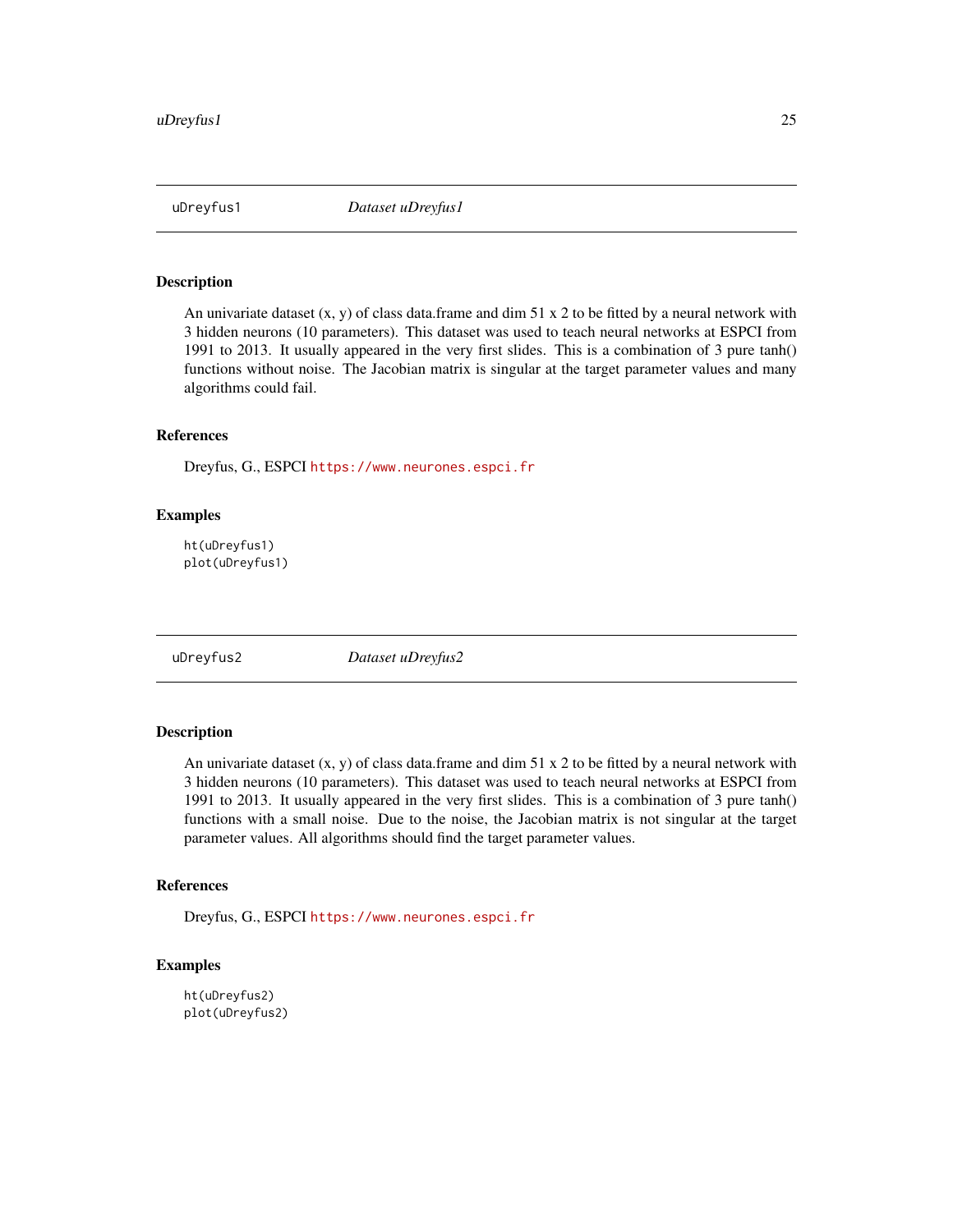<span id="page-25-0"></span>

An univariate dataset (x, y) of class data.frame and dim 250 x 2 to be fitted by a neural network with 5 hidden neurons (16 parameters).

#### References

Rust, B., NIST (1996) <https://itl.nist.gov/div898/strd/nls/data/gauss1.shtml>

#### Examples

ht(uGauss1) plot(uGauss1)

uGauss2 *Dataset uGauss2*

# Description

An univariate dataset (x, y) of class data.frame and dim 250 x 2 to be fitted by a neural network with 4 hidden neurons (13 parameters).

### References

Rust, B., NIST (1996) <https://itl.nist.gov/div898/strd/nls/data/gauss2.shtml>

# Examples

ht(uGauss2) plot(uGauss2)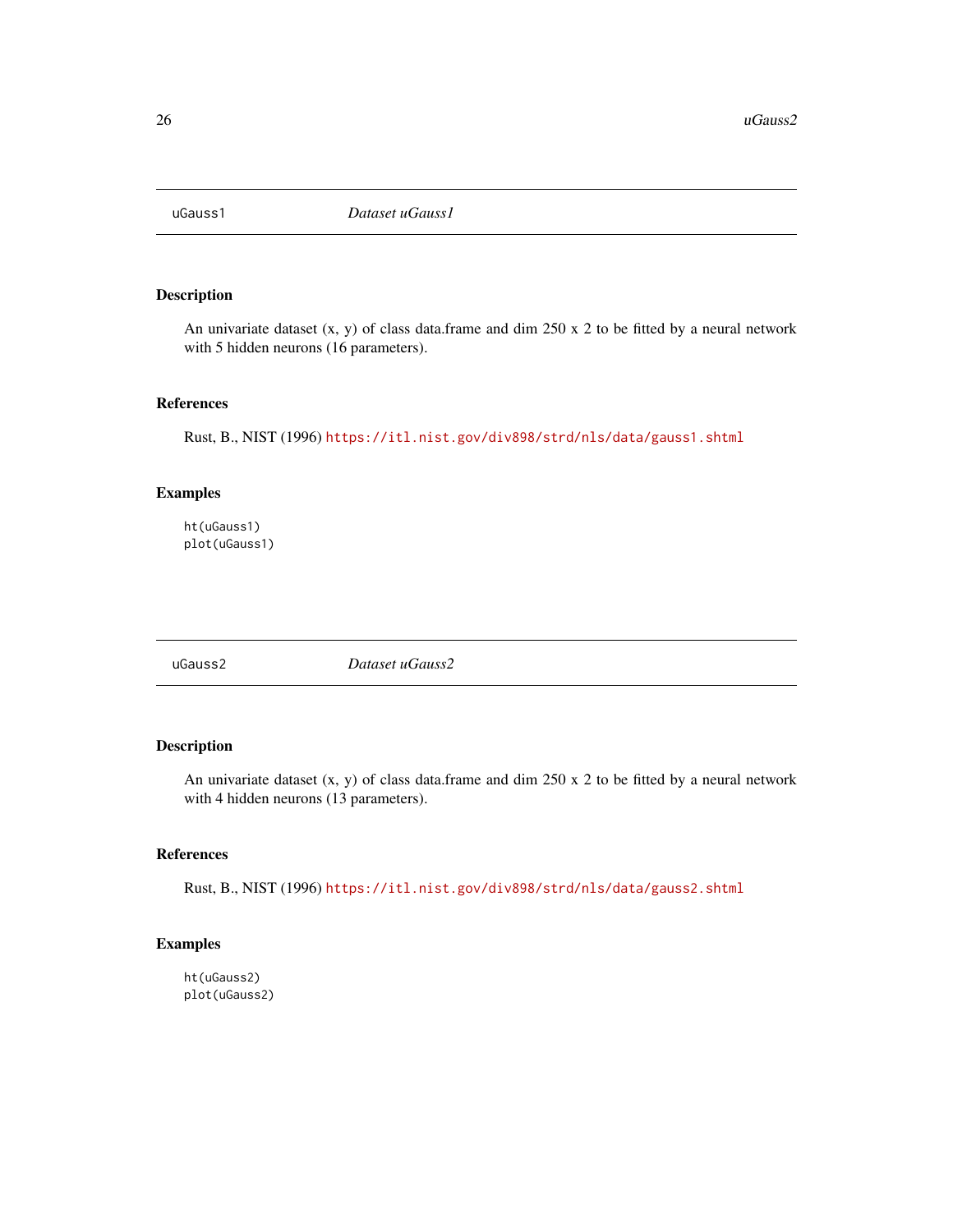<span id="page-26-0"></span>

An univariate dataset  $(x, y)$  of class data.frame and dim 250 x 2 to be fitted by a neural network with 4 hidden neurons (13 parameters).

#### References

Rust, B., NIST (1996) <https://itl.nist.gov/div898/strd/nls/data/gauss3.shtml>

#### Examples

ht(uGauss3) plot(uGauss3)

uNeuroOne *Dataset uNeuroOne*

# Description

An univariate dataset  $(x, y)$  of class data.frame and dim 51 x 2 to be fitted by a neural network with 2 hidden neurons (7 parameters). This dataset was used to teach neural networks at ESPCI from 1991 to 2013 and is available in the software Neuro One.

# References

Dreyfus, G., ESPCI <https://www.neurones.espci.fr> Neuro One <http://www.inmodelia.com/software.html>

# Examples

ht(uNeuroOne) plot(uNeuroOne)